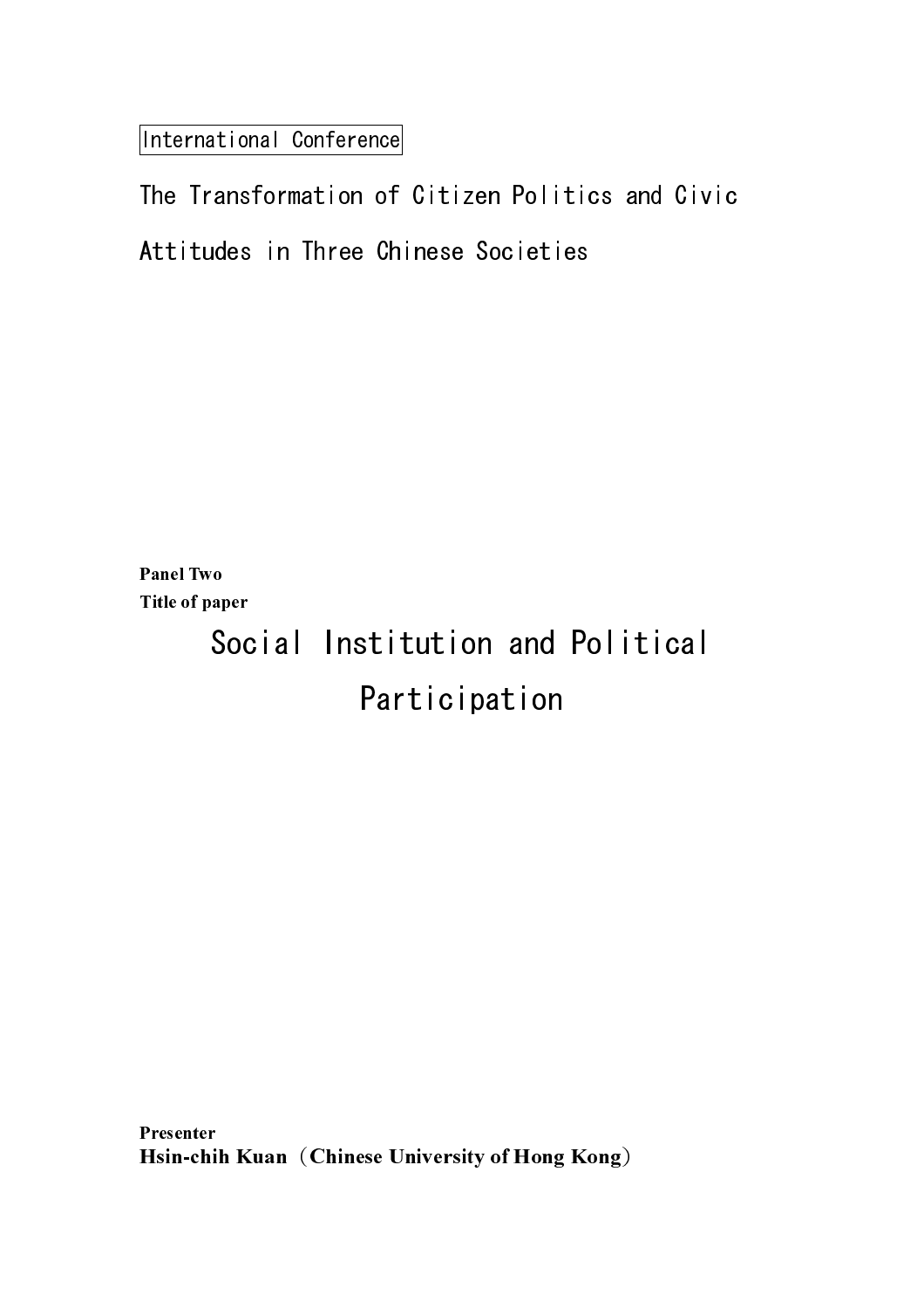Hsin-chi Kuan is Head and Professor of Government and Public Administration at the Chinese University of Hong Kong and Director of its Universities Service Centre for China Studies. He is an editorial board member of several journals in the China field including the Journal of Contemporary China. His main research interest lies in political culture and development. He is a part-time member of the Central Policy Unit of the Government of the Hong Kong Special Administrative Region. His publications in recent years include:

- 吳達明﹐關信基﹐ "香港人對司法的態度", 劉兆佳﹐王家英﹐尹寶珊編﹐ <香港社會政治 的建顏與發達·。 有他「大八子百他並太所几的」,**2004**。頁1**00-100**。
- Kitty Poon and Kuan Hsin-chi, "The Hollowing Out of the 'One Country Two Systems' Framework: China's Hong Kong Policy in a Changing Context," in Joseph Y S Cheng ed., China's Challenges in the twenty-first Century, Hong Kong: City University of Hong Kong Press, 2003, pp. 685-718.
- Lau Siu-kai and Kuan Hsin-chi, "Hong Kong's Stunted Political Party System," The China Quarterly, No. 172 (December 2002), pp. 1011-1028.
- Kuan Hsin-chi and Lau Siu-kai, "Between Liberal Autocracy and Democracy: Democratic Legitimacy in Hong Kong," Democratization, Vol. 9, No. 4 (Winter 2002), pp 58-76.
- Kuan Hsin-chi and Lau Siu-kai, "Cognitive Mobilization and Electoral Support for the Democratic Party in Hong Kong," Electoral Studies Vol 21 (2002), pp. 561-582.
- Cheng ed., China's Challenges in the twenty-first Century, Hong Kong: City<br>China's China's Challenges in the twenty-first Century, Hong Kong: City<br>L-s-kai and Kuan Hsin-chi, "Hong Kong's Stunted Political Party System,"<br> Lau Siu-kai and Kuan Hsin-chi, "Hong Kong's Stunted Political Party System," The Uchina Quarterly, No. 172 (December 2002), pp. 1011-1028.<br>
Kuan Hsin-chi and Tau Siu-kai, "Hetween Taberal Autocracy and Democracy.<br>
Democra China Quarterly, No. 172 (December 2002), pp. 1011-1028.<br>Hsin-chi and Lau Siu-kai, "Between Liberal Autocrac<br>Democratic Legitimacy in Hong Kong," *Democratization*, N<br>2002), pp 58-76.<br>Isin-chi and Lau Siu-kai, "Cognitive M Democratic Legitimacy in Hong Kong," *Democratization*, Vol. 9, No. 4 (Winter 2002), pp 58-76.<br>
2002), pp 58-76.<br>
Isin-chi and Jau Siu-kai, "Cognitive Mobilization and Electoral Support for the interval and Hau Siu-kai, "P Democratic Party in Hong Kong," *Electoral Studies* Vol 21 (2002), pp. 561-582.<br>
Isin-chi and Lau Siu-kai, "Political Learning and Election in Hong Kong," is<br>
Kuan Hsin-chi, Lau Siu-kai and Timothy Ka-ying Wong eds. *Out o* Kuan Hsin-chi and Lau Siu-kai, "Political Learning and Election in Hong Kong," in Kuan Hsin-chi, Lau Siu-kai and Timothy Ka-ying Wong eds. Out of the Shadow of 1997? The 2000 Legislative Council Elections in Hong Kong (Hong Kong: The Chinese University Press, 2002).
- Kuan Hsin-chi, Lau Siu-kai and Timothy Ka-ying Wong eds. Out of the Shadow<br>of 1997? The 2000 Legislative Council Elections in Hong Kong (Hong Kong: The<br>Chinese University Press, 2002).<br>Hsin-chi and Lau Siu-kai, "Traditiona of 1997? The 2000 Legislative Council Elections in Hong Kong (Hong Kong: The Chinese University Press, 2002).<br>
Hsin-chi and Lau Siu-kai, "Traditional Orientations and Political Participation in Three Chinese Societies," Th \*Kuan Hsin-chi and Lau Siu-kai, "Traditional Orientations and Political Participation in Three Chinese Societies," The Journal of Contemporary China, Vol. 11, No. 31 Three Chinese Societies," *The Journal of Contemporary China*, Vol. 11, No. 31 (May 2002), pp. 297-318. (May 2002), pp. 297-318.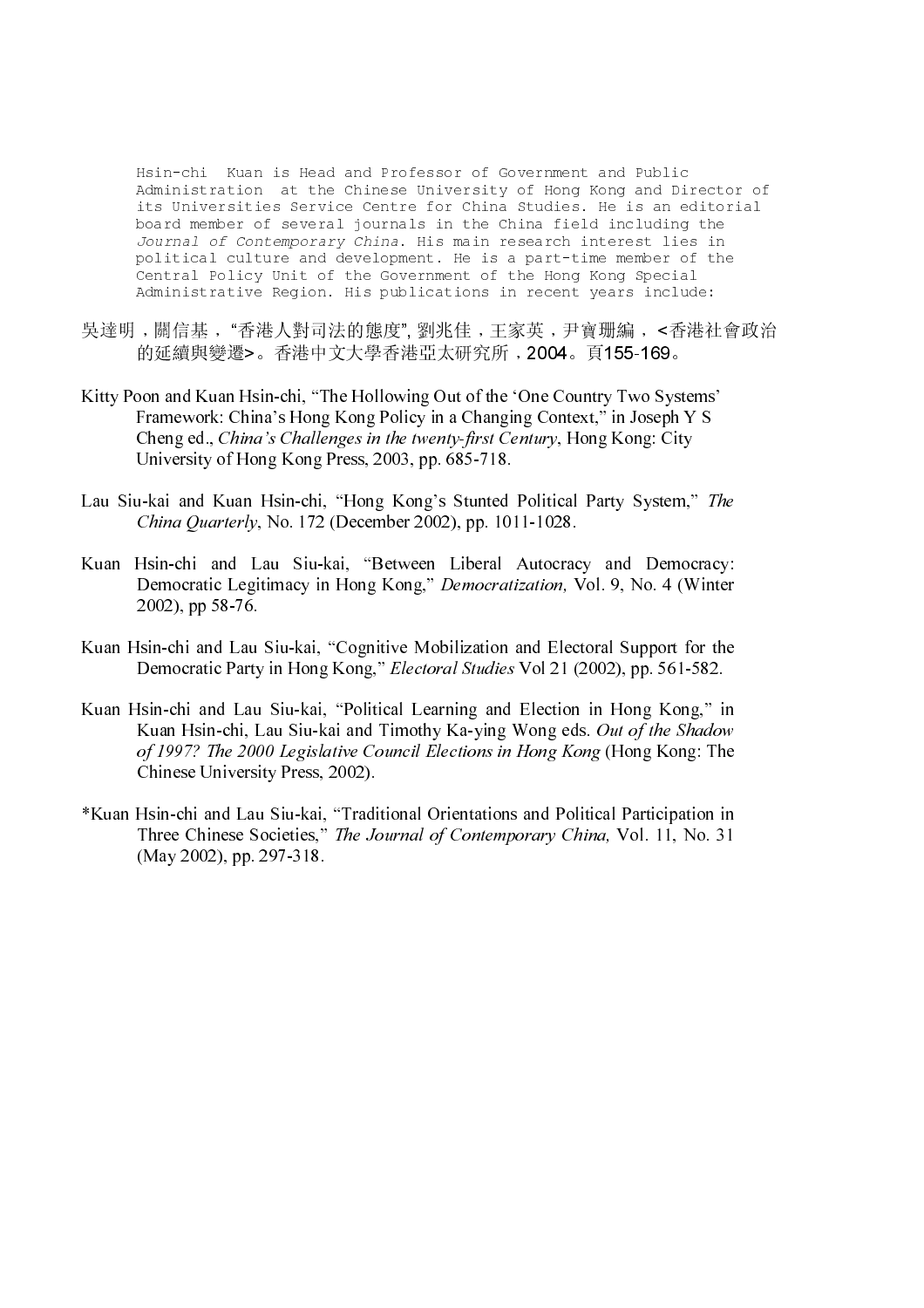#### **Institutions and Political Participation in Three Chinese Societies**

## KUAN Hsin-chi and LAU Siu-kai

Presented at the international conference on The Transformation of Citizen Politics and Civic Attitudes in Three Chinese Societies

> November 19-20, 2004 Academia Sinica

#### Introduction

Participation in political activity differs among individuals and across nations in terms of level, mode, and quality. Such differences are the result of a number of forces. Four kinds factors that affect participation or mobilization are treated in this chapter. They are sociodemographic conditions, authoritarian beliefs, institutions, and cognitive competence.

INSTANT Him-chi and LAU Siu-kai<br>
Presented at the international conference on<br>
Soformation of Citizen Politics and Civic Artitudes in Thee Chinese S<br>
Sovember 19-20, 2004<br>
Academia Sirica<br>
inn<br>
in participation in The Chin Participation i<br>level, mode, an<br>factors that aff<br>demographic c<br>Socio-<br>and fundamen<br>used as indica<br>has partly insp<br>resources that<br>variables but e<br>and moderniza<br>favor political Seconc<br>of political cul<br>civic culture tr<br>an ins Socio-demographic conditions are often regarded by social scientists as general and fundamental determinants of political attitudes and behavior. They are sometimes used as indicators of social cleavages. In the four nation study of Verba, Nie and Kim that has partly inspired our research, socio-demographic variables denote individual-level of resources that can be converted into participatory actions. In our study design, these same variables but especially education and modernization represent the forces of development and modernization that enhance the skills and action orientations of citizens that tend to favor political participation.

Secondly, we are also interested in the mobilization or de-mobilization potential of political culture for political participation. It is a tradition that can be traced back to the civic culture tradition of Almond and Verba. Our contribution lies in the development of an instrument to measure Chinese traditionalism. This instrument is not used in the chapter though. Instead we will examine the effect of authoritarian/democratic beliefs on political participation.

Thirdly, we wish to evaluate the impact of social (and secondarily political) institutions on political participation. It is a concern anchored in the hypothesis of institution-level of resources in study of Verba, Nie and Kim, but with an important supplement. Specifically, we recognize the growing importance of the mass media in modern political life and include them as an indispensable factor of explanation for political behavior in our societies. To the extent possible, we would also like to ascertain the influence of the systemic characteristics of the political institution as a whole on the level and modes of political participation.

Draft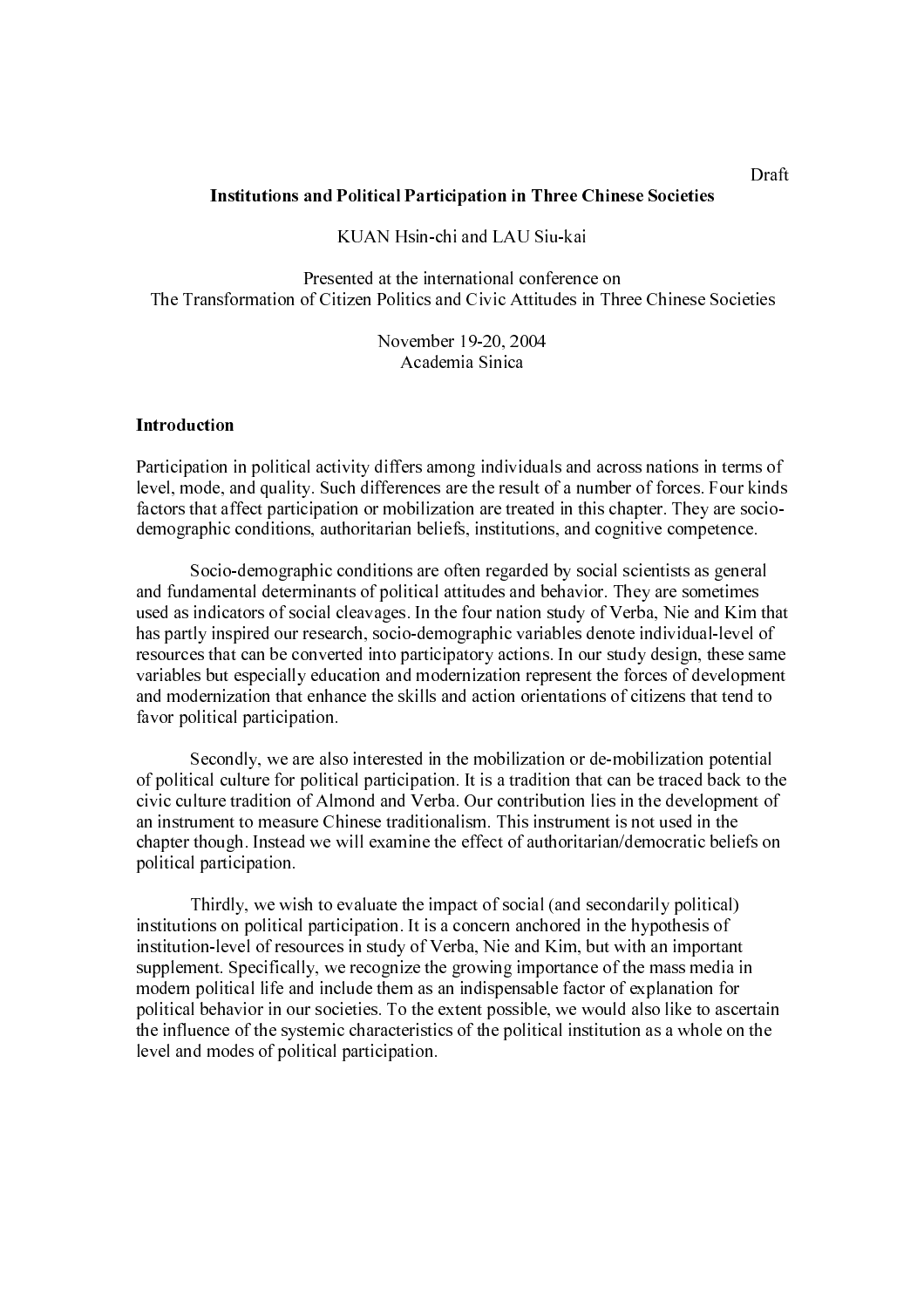Finally, related to the intermediation or (de-)mobilization role of the mass media, cognitive competence is regarded here as another important source of political participation/mobilization.

In other chapters of this volume, we have already examined the forces of modernization, the developmental trajectory of the political system, traditional and democratic values, and the social-psychological resources. The objective of this chapter is to ascertain the impact of social (and political in the secondary sense) institutions on political participation. Social institutions in this study consist of mass media and voluntary social organizations.

#### **Modes of Political Participation**

The three Chinese societies exhibitent explorements of modes (Table 1). While veppular of all modes of political piniorized in providination in the democratization in the late 1980s. reserved about the legislative elect fo The three Chinese societies exhibit a very different pattern of political participation in terms of modes (Table 1). While voting and election-related activities are the most popular of all modes of political participation in all three societies, voting was almost universal among citizens in Taiwan where it is not compulsory. The prevalence of participation in voting may be due to the founding nature of elections in the wake of democratization in the late 1980s. In comparison, people in Hong Kong were extremely reserved about the legislative elections in 1991 when universal suffrage was introduced for the first time. Participation in voting was restrained because of the institutional limitation. As only 18 of the 60 seats were to be returned by universal suffrage, motivation to participate was low.

[Table 1 about here]

In Mainland China, voting was a prevalent political activity too, albeit to a much less extent than Taiwan. What however distinguishes Mainland China from the other two Chinese societies is the modes of particularized contacting and networking. With respect to the former, the level of participation is about three times higher in Mainland China than that in Taiwan and Hong Kong. In a context where delivery of goods and services was decentralized to the unit/village levels, the cultivation and use of relations are understandably significant strategies to satisfy needs for living.

 True to the image of "attentive spectators", the people of Hong Kong were enthusiastic in none of the six modes of political participation. Yet, in comparative terms, they were remarkably fond of making adversarial appeal and taking part in protest. These strategies seem most rational, given their inability to change the political system but secured right to assembly and expression.

## **Mass Media in the Three Societies**

Our interest in the role of the<br>system, as reflected in the ways we p<br>sample survey (1993), the Hong Kon<br>the earlier colonial period when, desp<br> Our interest in the role of the mass media is pretty much focused on the news system, as reflected in the ways we posed our interview questions. At the time of the sample survey (1993), the Hong Kong news media had already become much freer than the earlier colonial period when, despite the absence of press censorship, post-publication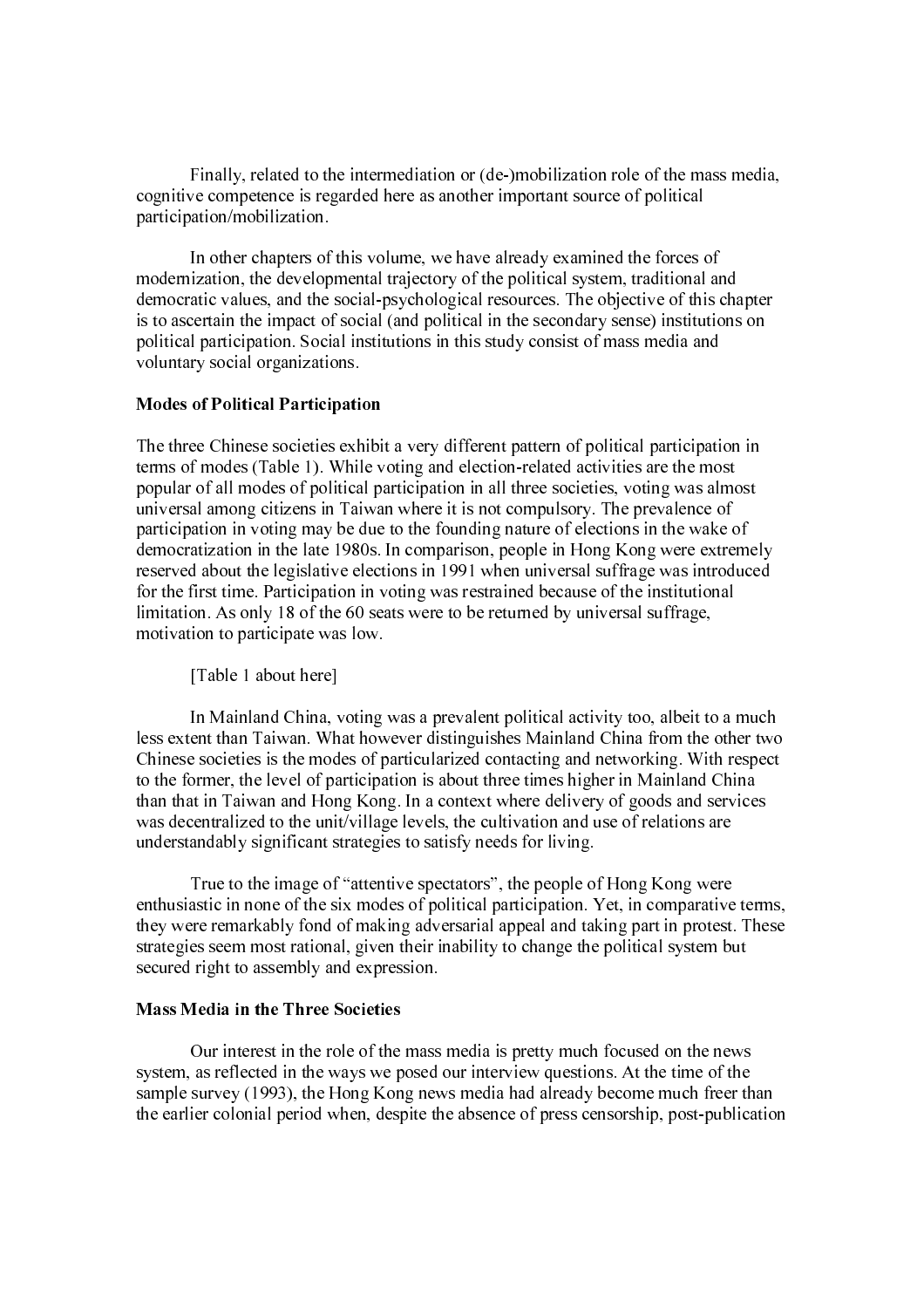penalty of unacceptable reporting could be harsh. The media were allowed to operate without much governmental supervision. Without the existence of any established political party, there was in Hong Kong no close parallelism between the press system and the party system (Seymour-Ure, 1974). Starting from the early 1990s, the mass media was increasingly dominated by the forces of market concerns. Politically speaking, the century-old tradition of involvement in Chinese politics between the leftist and the rightist press was gradually giving way to the ascendance of the centrist newspapers with reporting priority allocated to local issues. It is against such a paradigm shift that the mass media was going to exert a growing influence on local politics in Hong Kong in the years to come.

The Taiwan media were at one time tightly government-controlled, but the lid came off in the mid-1980s. In contrast to Hong Kong, the press in Taiwan before the abolition of the press ban in 1988 was dominant by the 14 newspapers run by the government or the ruling party *Kuomintang*, whereas the 17 privately owned newspapers could only play a subdued role. All newspapers were subjected to censorship and the publication limit of 12 pages per day except for festival dates. After 1988, the press system was flourishing to an astonishing degree, with no less than 288 newspapers (among them, 159 dailies) registered in 1994. License for new radio stations were issued in 1993, leading to the mushrooming of mass broadcasting of sound. The TV ban was lifted in the same year when cable TV was permitted, thereby breaking the monopoly of the three so-called private stations that were actually owned by the government, the *Kuomintang* and the army. All in all, Taiwan was recorded as one of the 63 countries with press freedom in the report of Freedom House in 1994(?).

government or the truling party Kuomintang, whereas the 17 privately owned above spapers were subjected to censorship and the publication limit of 12 party acts except for relativel aduces. After 1908, the press, the prope Knomintang and the army. All in all, Taiwan was recorded as one of the 63 countries<br>with press freedom min the report of Freedom House in 1994(?).<br>The mass media in Mainland China registered the closest parallelism betwee The mass media in Mainland China registered the closest parallelism between the party system and the press system. It is duped a 'commandist media system' (Lee, 1990) According to Chinese Communist Party doctrine, the media serve not simply to provide information to the public, but to propagandize the masses, mobilize the masses, and organize the masses to carry out goals defined by the Party. From the time of its establishment, the People's Republic of China devoted a major effort to establishing a communications network to mobilize the loyalties and energies of its population. An early priority was to establish party-controlled national and local newspapers, circulate them at low cost through the postal system, and establish reading rooms in every village and factory. By the late 1950, China's villages were wired for loudspeaker transmission of local government stations' radio broadcasts. In the 1970s, the government invested in the production and distribution of private radio sets, and then television sets. Changes began to take place under Deng Xiaoping, especially after his "Southern Tour Talks" in early 1992. The crux of changes centered around the commercialization and marketization of news media, i.e. the suspension of governmental subsidy to the mass media organizations and concomitantly the infiltration of some elements of the market economy in the process of news making. A new trend of development was thus ushered with the following characteristics: a gradual decline in the authority of political ideology and the ideologues, the erosion of established news-reporting norms, and the growth of competition among media units. However, this long-term trend must be assessed against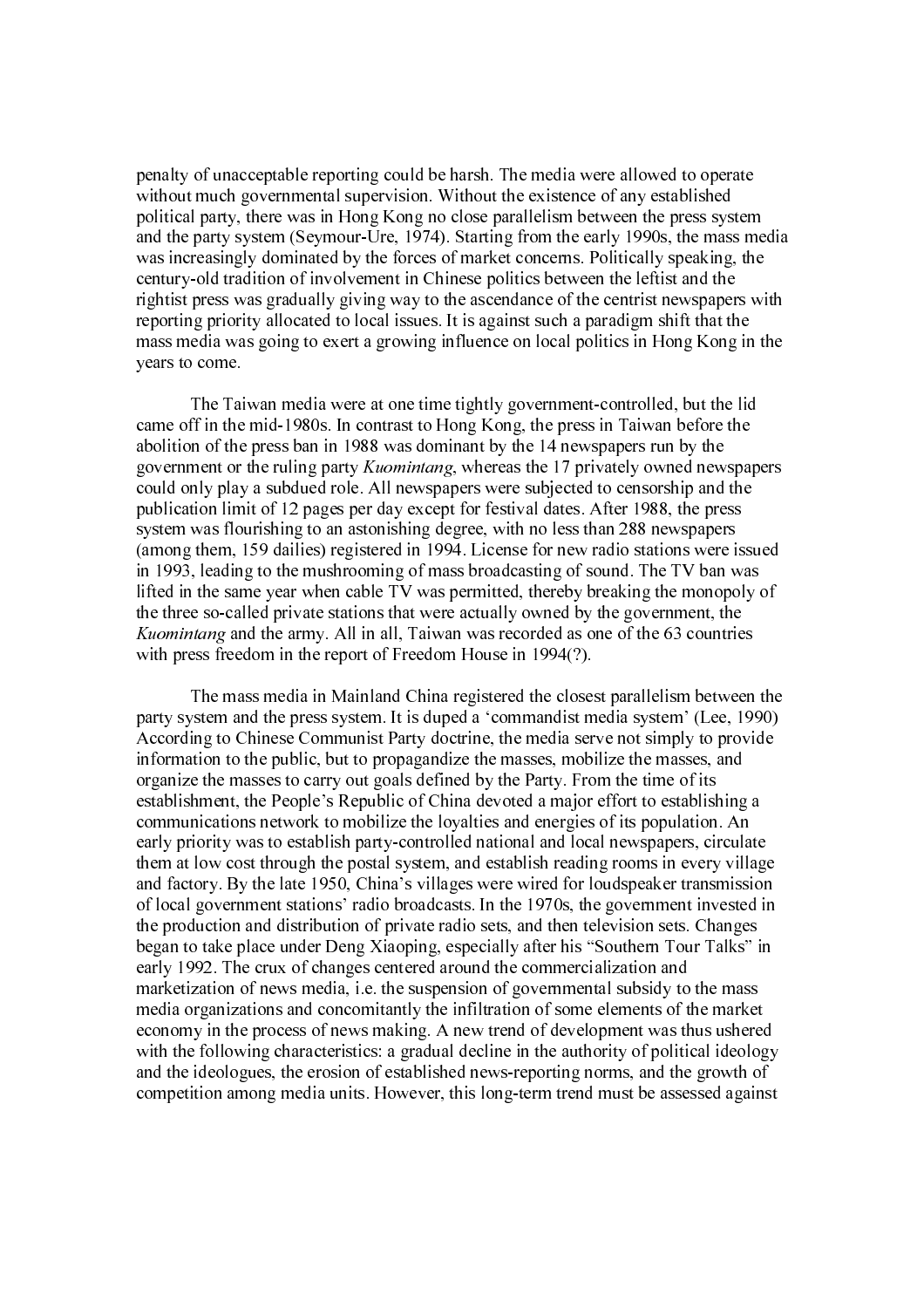the residual interest of the Party and the government to control the mass media, especially in 1993 when the survey was carried out.

In light of the above common trajectory of the development of media whereby the growing independence of the press system in the early period were by themselves the results of modernization forces and regime liberalization, it is unlikely that exposure to mass media would have too significant an impact on the level of political participation in the three Chinese societies, especially Mainland China where liberalization had been intermittent and haphazard. Before we examine this assumption, let us first look at the distribution of varying exposure in the three societies.

In our study, people in the three societies were asked about the use of radio, TV and newspaper in the acquisition of news about public affairs.<sup>1</sup> The results are presented in Table 2. As expected, TV turns out as the most important sources of political information in all societies<sup>ii</sup> and radio the least important.

Hong Kong people emerge as the heaviest user of all types of media, with 64% watching TV, 48% reading newspaper and 37% listening to radio everyday. Their brethrens in the Mainland stand in sharp contrast in every aspect. This big difference can be traced to a host of forces. Standard of living affects the ownership of radio and TV sets thereby reducing the degree of exposure. Modernization in the form of education and literacy has an influence on the ability to use newspapers. The quality of media content also matters. If media content were standardized to fit political-correctness, users may find nothing interesting to waste their time for. All these suggest that as the most modernized place and with the freest media news system at the time, Hong Kong must have the highest concentration of heavy media users.

[Table 2 about here]

Overall speaking, Taiwan is situated between Mainland China and Hong Kong. In terms of exposure to TV and newspaper, Taiwan is not too far way from Hong Kong. It is the use of radio that has a greater differentiating power between the two places. The people of Hong Kong listened much more frequently to radio news than their counterparts in Taiwan, despite the fact that there were more radio stations in the latter than the former.

### **Social Organizations in Three Societies**

Chinese societies are said to be family-oriassociations. On the other hand, secondary<br>elements in social and political moderniza<br>organizations can serve as intermediaries t<br>transmitting information within the socio-<br>and at Chinese societies are said to be family-oriented and averse to joining secondary associations. On the other hand, secondary associations are regarded as important elements in social and political modernization. As described in the literature, social organizations can serve as intermediaries between the individual, society and the state by transmitting information within the socio-political system, nurturing the values, beliefs and attitudes of their members, and preparing them in their social and political roles. With respect to our cases, the traditional value of family orientation can only partially explain the low level of associational participation. The availability of voluntary social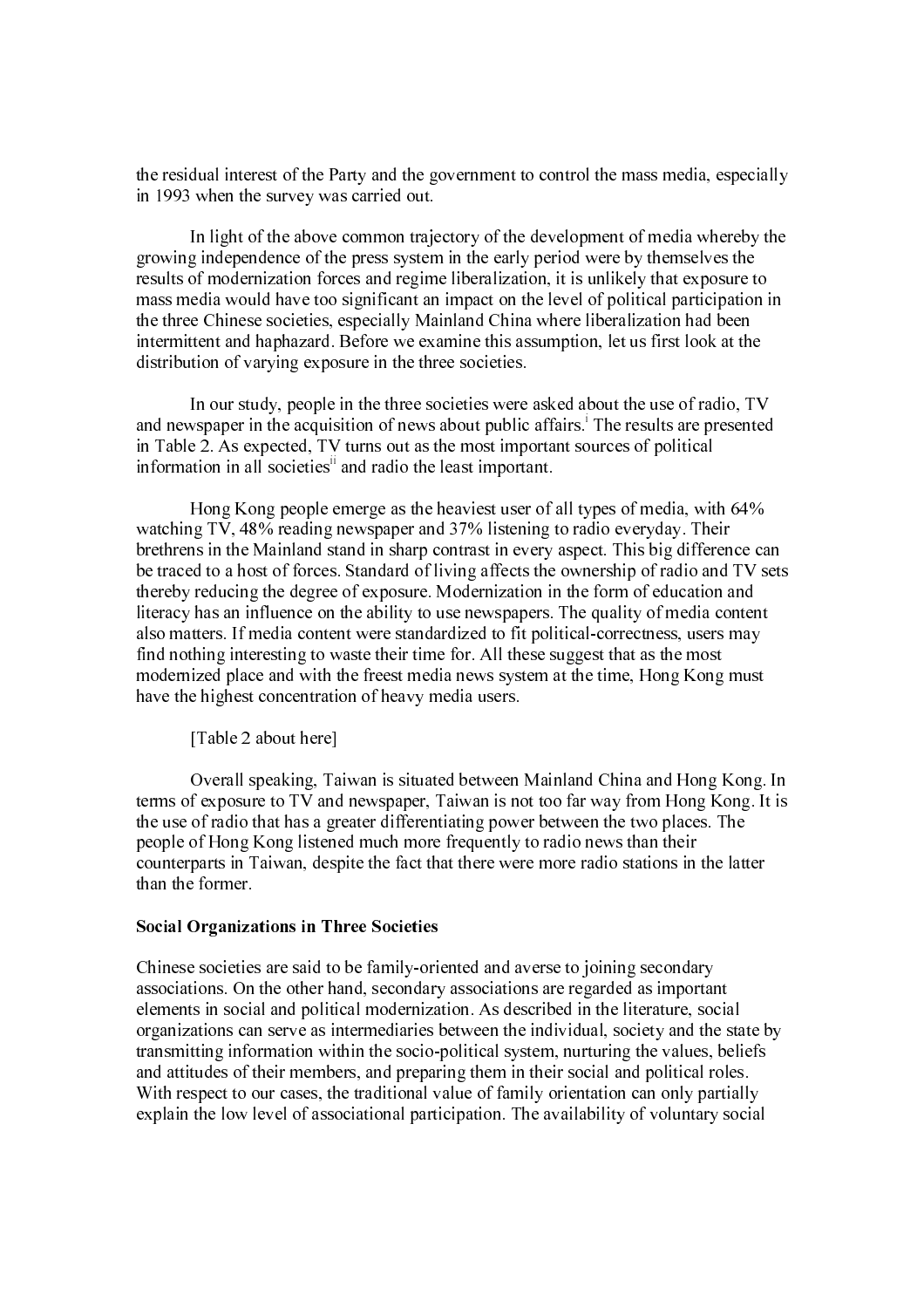organizations in an unfavorable political context is an equally, if not more, powerful alternative explanation. In fact, all three societies started in the 1980s to experience farreaching economic and political transformation that would ultimately redefine the relationship between the state and society. Among the three, Hong Kong happens to be the luckiest, being endowed earlier with the right to freely form secondary associations beyond the family. About 21% of its current social organizations were established before 1949. (Still, 35% were introduced only after 1980.) In a colonial setting and given the nature of an immigrant society, social organizations in Hong Kong were, with a few important exceptions, principally concerned with philanthrophic objectives to serve people of relations based on clan, origin of residence and the like. The colonial legacy lingered on at the time when social movements emerged in the 1970s to produce publicspirited social leaders who pioneered a new type of groupings in the 1980s, becoming ready to benefit from the regime opening offered by the negotiated transition of sovereignty to China. For Taiwan and Mainland China, there were in the beginning a few secondary associations that owed a monopolistic existence at the mercy of the corporatist state in return for political loyalty. Thus, political transformation in Taiwan is the key to the upsurge of social groups there in the late 1980s and early 1990s, especially independent commercial associations and foundations. The same political driving force is generally true for the formation of secondary associations in Mainland China, although the process has been restrained, the types of groups are dominated by politically less sensitive, fraternity groups and academic/professional saloons, and the dependence of social groups on the Party state is still pronounced in most instances.

What has transpired so far is the fact that different political trajectories have largely informed the different patterns in the evolution of and the different kinds of secondary associations and their different manners in actual operation in our societies. It is a complex picture that our sample survey can only reveal a partial truth.

The present study of social organizations is limited by the space constraint of our questionnaire design. On the one hand, both political parties and social organizations were included for analyses, since it is difficult to differentiate between the two categories of groups for Mainland China, and on its own merit political parties can be important institutions in mobilizing or demobilizing certain parts of the populace into political activity. On the other hand, the questions we had administered have given us only information on membership in these political and social organizations and on the level of participation in activities of social groups. It is not known whether the specific groups our respondents belonged to were politicized and if yes how, whether during periods of electoral campaign or under other circumstances they approached their members or even the general public. Therefore, no direct inference can be drawn about the function of information communication or other intermediation roles of the institutions under study. With these caveats in mind, we can look at Table 3 for a summary of citizens' participation in social and political groups of our sample.

Overall speaking, Chinese in all three societies were rather reluctant to join secondary associations, as expected in the established literature. Furthermore, membership was no more than nominal and did not entail any significant level of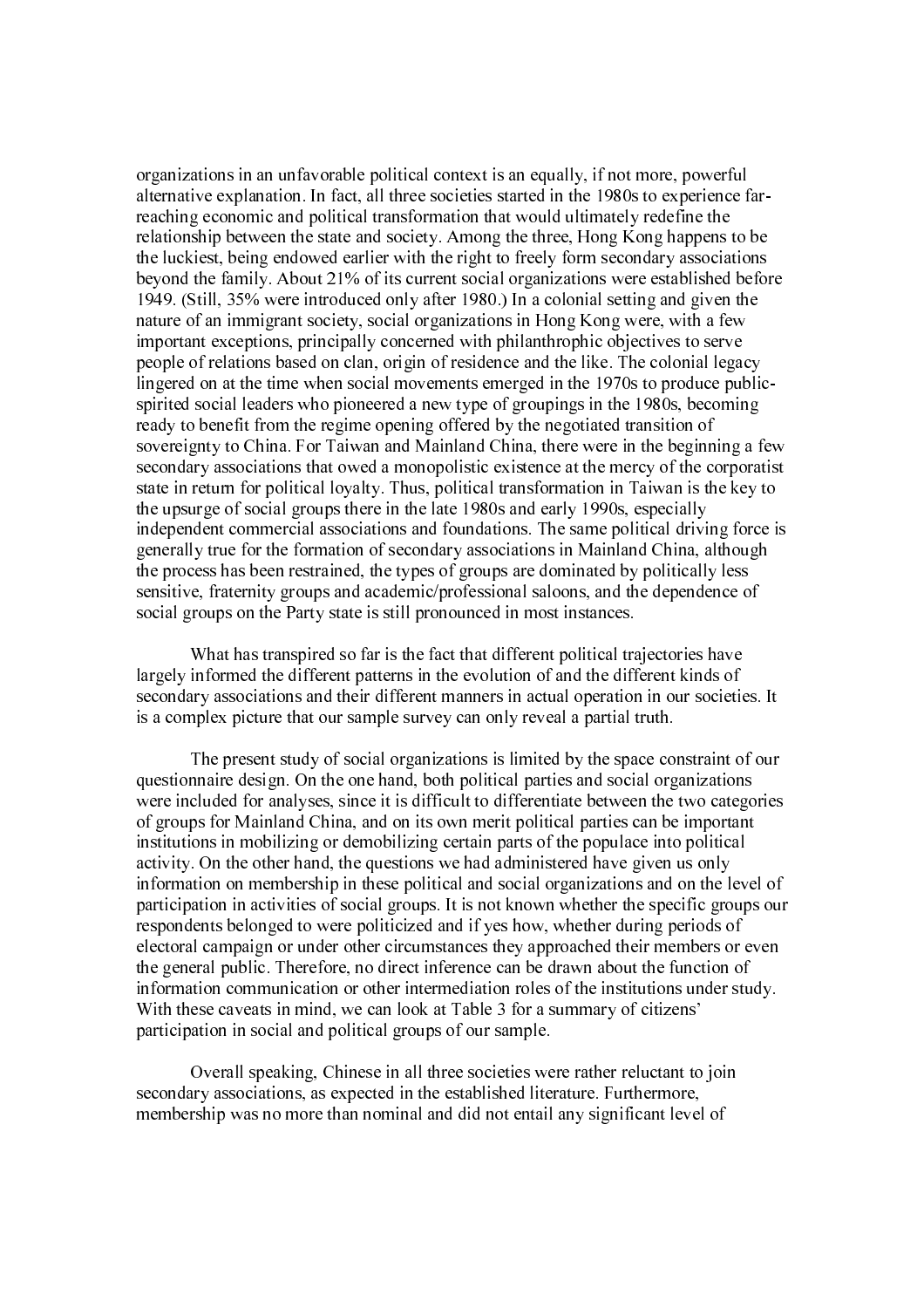activism on the part of the members. This pattern does not of course preclude the possibility that the associations concerned can still exert considerable influence on what information the passive members obtained and on what action they took in navigating the political world.

## [Table 3 about here]

There are marked differences across the societies under study. The social organizations in Taiwan stand out as the most vibrant, with 37% of the respondents having joined social organizations and 9% of them being active members. This should not be surprising given the momentum of early democratization and upsurge of associational formation in late 1980s and early 1990s. In contrast, Hong Kong had the least of people who were attached to secondary associations, notwithstanding its much longer tradition of associational development. Associational members in Hong Kong were not as active as their counterparts in Taiwan, but still much more active than those in the Mainland where membership was more prevalent. The difference in associational activism across the three societies can indeed be traced back to the assigned or selfconceived role of associations in the state and society in transformation.

As said before, this study is designed to ascertain the impact of social institutions on political participation. However, a prior question may be raised that these social institutions are the products of the forces of modernization. Tables 4A, 4B and 4C serve to answer this question in a limited sense. It is limited because the forces of modernization are reduced to the indicators of education and urbanization only. It turns out that for Mainland China modernization forces are, at first glance, strongly and significantly correlated with associational variables. Both education and urbanization are equally important predictors of exposure to mass media. Education explains better than the variations in political affiliation that includes both membership in the Chinese Communist Party as well as the Communist Youth League. In contrast and not unexpectedly, membership in trade union or women association is more prevalent in cities. For the category of social groups other than trade union and women association, all correlations are weak, albeit significant. Altogether, it can be argued that 'social organizations' are basically an urban phenomenon. There remains a crucial question on whether and how much modernization has indeed placed a role in the development of social organization in Mainland China. The answer is positive if we accept the hypothesis that rural areas in China has remained underdeveloped while all development has occurred in the cities. Otherwise, it could well be that the statistical patterns we have just seen are results of strategies of the Party to meet the need of governing the urban areas.

#### [Table 4A through 4C about here]

It is in light of the above question that the case of Taiwan is illustrative. Compared with Mainland China, both education and urbanization are only moderately related to media exposure. Group membership is weakly associated with education but interestingly not skewed in favor of urban areas as in the case of Mainland China. Further studies are required to verify the kinds of associations thrived in Taiwan in 1993 and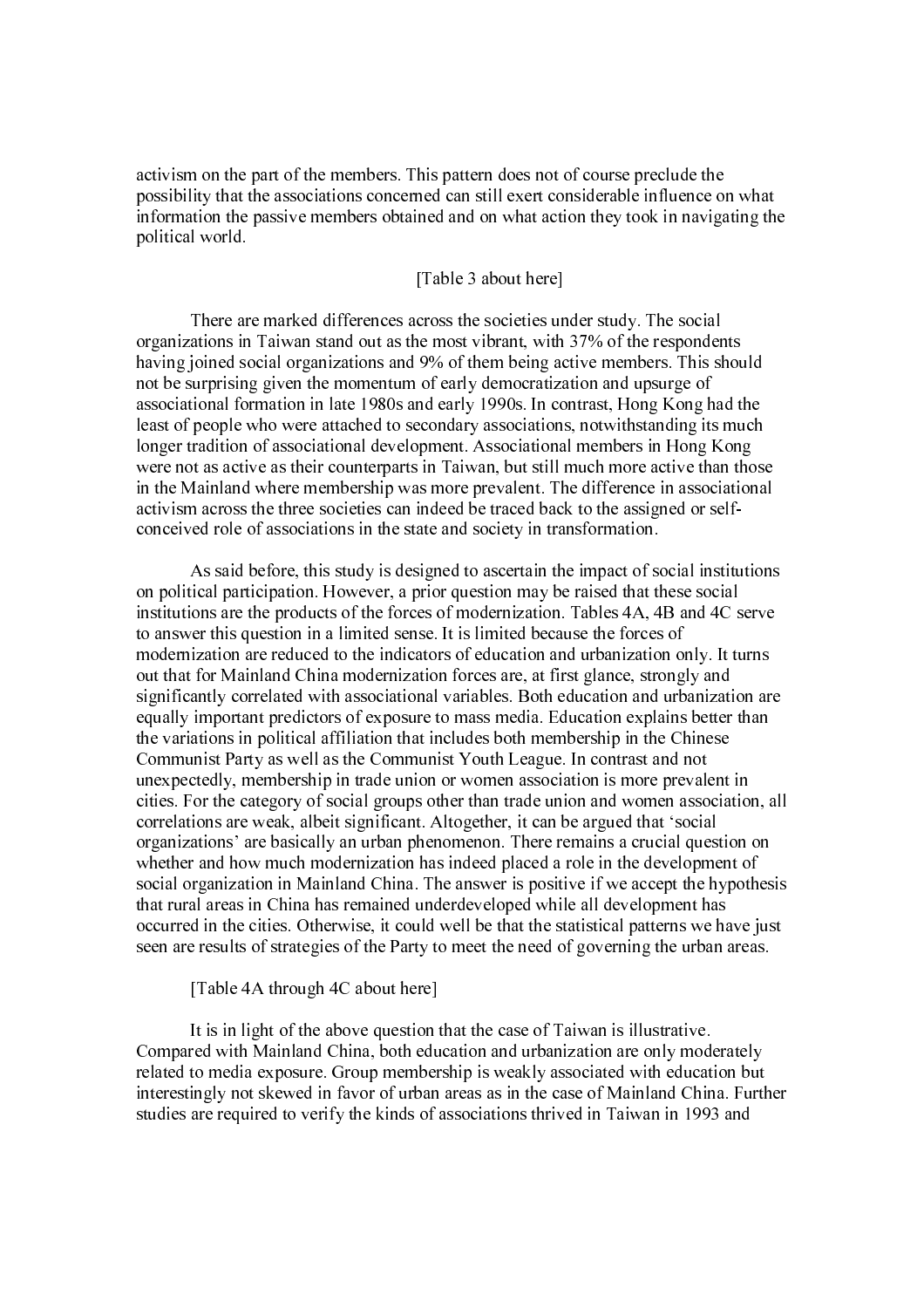whether they were products of the government during the land reforms in the early 1950s. Only then can we tell whether the stronger presence of social groups in the rural than the urban settings reflects the influence of modernization or government policies in institutionalizing land reforms.

Hong Kong was already a modernized city in the early 1990s, but education did not enjoy a greater impact on either the exposure to mass media or associational membership. There was hardly any meaningful rural area in Hong Kong and no comparable statistics in this regard can be produced.

#### Social institutions, cognitive competence, and participation

We hypothesize that political participation is affected by the level of cognitive competence. By cognitive competence, we mean a set of cognitive skills and politicalpsychological orientations that enable their holders to take part in political activity. These set of skills and orientations include the awareness of the impact of the work of the government, interest in politics, the possession of political information/knowledge, and the sense of efficacy in its internal and external dimension.

The awareness of the impact of the work of the government ("government's impact" for short) is measured by a composite variable of the perceived effect of both the central and the local government on one's daily life. Government impact can provide citizens the motivation to become politically active.

Political interest is measured by an additive scale of a general interest in politics and the frequency of political discussion with others. This variable signifies the level of one's psychological involvement in political affairs.

We hypothesize that political participation is affected by the levompetence. By cognitive competence, we mean a set of cognity<br>expondence. By cognitive competence, we mean a set of cognity<br>expondencel orientations include To measure respondents' extent of political information/knowledge, we asked them to identify a series of political personalities. This series includes two parts. In the first part, respondents in all societies were asked to name the U.S. President (Bill Clinton) at the time, the Russian President (Boris Yeltsin) and the General Secretary of the Chinese Communist Party (Jang Zemin). The second part consists of domestic politicians in the respective societies. In total, the Mainland respondents were requested to identify six names, Taiwan respondents seven, and Hong Kong respondents eight. To make scores comparable, we measure political knowledge as the percentage of right answers. We believe that political knowledge provides the skills necessary for the respondents to deal with complex world of politics.

The last indicator of cognitive competence is political efficacy. Internal efficacy is measured by two questions, one on the perceived ability to understand politics and the other on the perceived capability of participating in politics. External efficacy is measured by another two questions, one dealing with the perceived right to having a say in politics and the other with the perception about "officials don't care about people like me". Along with government's impact and political interest, political efficacy is widely believed to be an important psychological anchor for political participation.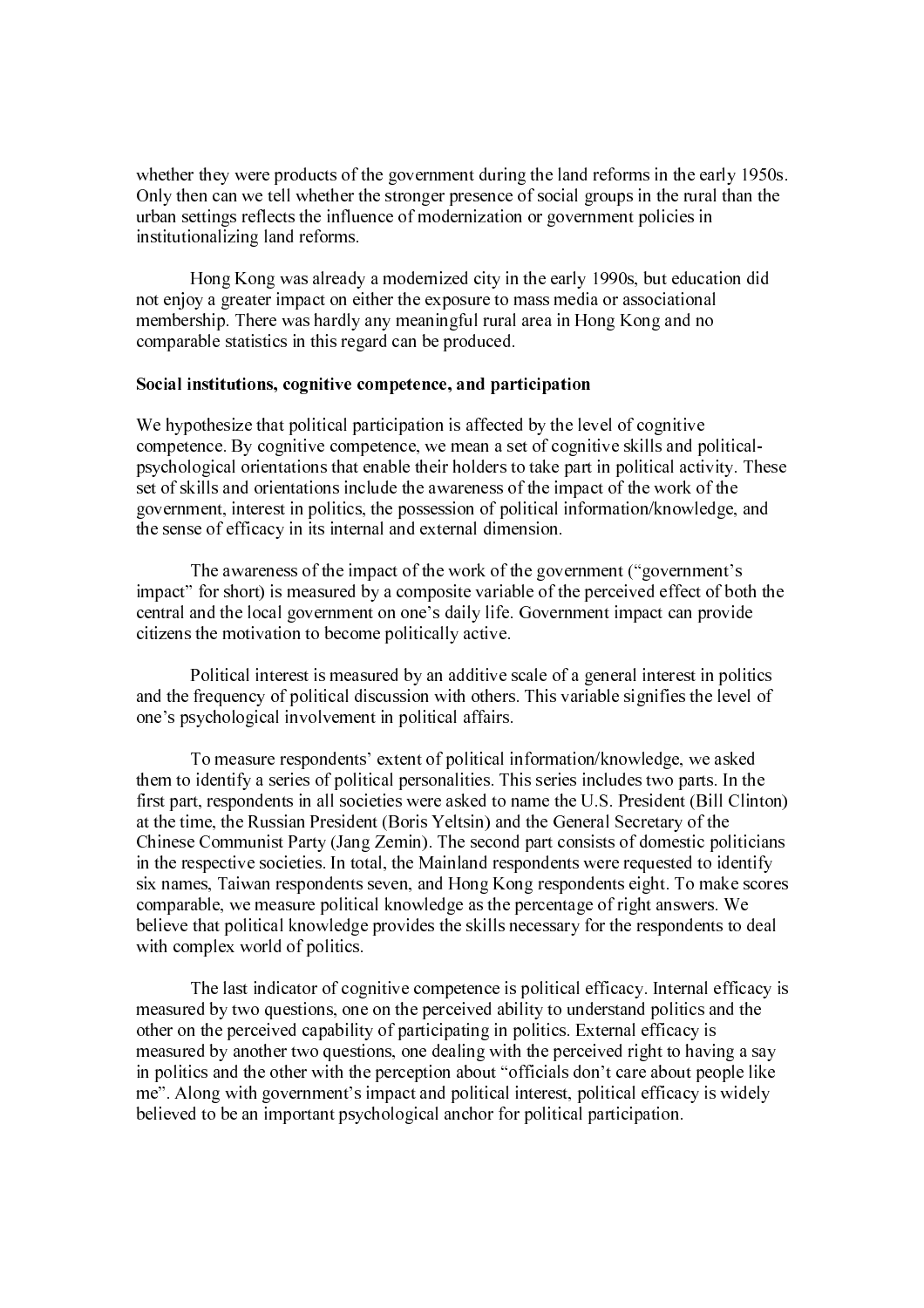To ascertain the impact of social institutions on political participation as compared to that of cognitive competence, we need to clarify the relationship between these two sets of independent variables. It is admittedly difficult sometimes to prove what comes first. For instance, it seems plausible that participation in social institutions and media use enhance the level of one's political knowledge rather than vice versa, whereas political interest may be the cause as well as the effect of social participation and media use. In the same vein, government's impact on the one hand and social participation and media use on the other may be mutually reinforcing, while political efficacy is likely the result of social participation and media use. This discussion raises the issue of which independent variables should be entered first in a multivariate regression analysis of political participation. To simplify the process, the set of cognitive competence variables will be entered as a group, so too the set of social participation and media use, and both sequence of entering the sets will be explored in subsequent analyses. Given the indeterminate nature of the sequence, it is useful to look at the zero order correlations between the two groups of variable at this stage.

 As revealed in Table 5A for Mainland China, all variables of social participation and use of mass media are significantly and positively related with all indicators of cognitive competence. This is especially true with regard to political interest. The strength of relation is phenomenal, with a coefficient of .962 at a significance of .000. This is followed by membership in trade union or women association and the Party or the Youth League, in that order. This suggests that the trade union and women association may have greater power to mobilize the people than the Party or the Youth League.

[Table 5A about here]

 The pattern in Taiwan is much less homogenous and impressive (Table 5B). As a whole, the association between cognitive competence on the one hand and party membership and media exposure on the other hand is consistent. In contrast to the findings about Mainland China, mass media exposure is most strongly related to political knowledge, rather than political interest and it is negatively related to perceived government's impact and sense of political efficacy. The nature of the relationship between party membership and cognitive competence also differs from that in the Mainland. Here, the strong effect of party membership is on knowledge rather than interest. And most surprisingly, party membership reduces respondents' perception of government's impact and sense of external efficacy. It is not clear why this is so. Social participation in terms of membership and activism is unrelated to half of the indicators of cognitive competence and, even if related, the strength of relation weak in most cases.

#### [Table 5B about here]

 Compared to both Mainland China and Taiwan, the party system in Hong Kong was extremely underdeveloped. It is logical that there is no significant relation between party membership and cognitive competence. The relationship between media use and cognitive competence, especially political knowledge, is rather similar to Taiwan, albeit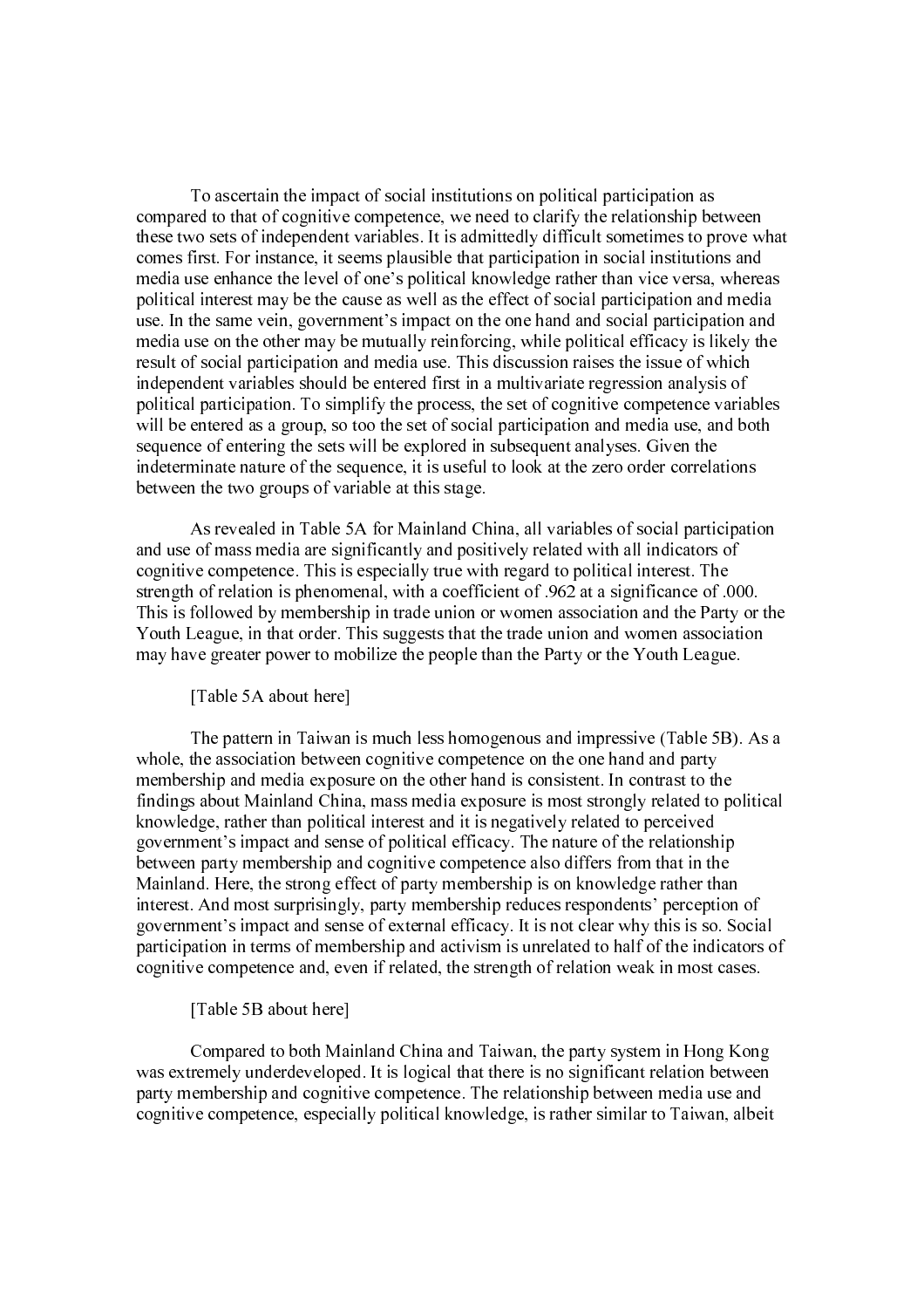to a lesser extent of strength. The effect of membership in social groups on political knowledge is stronger in Hong Kong than in Taiwan. This does not apply to participation in group activities though.

#### [Table 5C about here]

 The general findings are twofold. First, to the extent the three societies are similar to one another, media exposure emerges as the most important source of political knowledge and there is a bi-directional influence between media exposure and political interest. Secondly, the difference between Mainland China on the one hand, and Taiwan and Hong Kong on the other is significant. In the former, the relation between media exposure and the indicators within cognitive competence goes in one single, i.e. positive direction whereas the relationship in the latter two societies goes in the negative direction when government's impact and external efficacy are involved. These findings imply that the mass media in the Mainland remained transmission belts of the Party and the government and hence partake in a similar relationship with cognitive competence as membership in the Party. In contrast, mass media in the free societies of Taiwan and Hong Kong were capable of being critical of the government and might serve as demobilizing agents in the process of political participation, as the malaise thesis of mass media in the West suggests (Ruedigger 2004). This understanding can also apply to the finding that group membership or activities do not affect people's sense of external efficacy in Taiwan and Hong Kong, in contrast to Mainland China, thus giving us an additional reason to treat the trade union and the woman association in Mainland China as members of the political group category together with the CCP and the Communist Youth League.

#### **Correlates of Political Participation**

 We are ready to go into multivariate regression analyses of political participation. In terms of the dependent variable, we will focus on the overall scale of participation that adds all modes of participation together. Selected, but not all, modes of participation for each of the three societies will also be discussed. As posited in the introductory section, we have four sets of independent variables: socio-demographic, authoritarian beliefs, institutions, and cognitive competence. They will be entered in that order first and then with the sequence for the latter two reversed in a second run. The findings are summarized in Table 6A and Table 6B.

We are ready to go into multivary<br>In terms of the dependent variable, we<br>adds all modes of participation togethe<br>each of the three societies will also be<br>we have four sets of independent varia<br>institutions, and cognitive c Two most general conclusions can be drawn from the findings. First is the low efficacy of the causal models. No matter which factor (cognitive competence or institution) is entered first, both models can, in terms of the cumulative R squared, explain no more than 17% of the variance in overall political participation in Hong Kong, 15% in Mainland China and 10% in Taiwan. The second general conclusion refers to the potency of the cultural factor in political participation. As revealed in the respective incremental R squared in both tables, authoritarian beliefs explain very little variance in the dependent variable, and the socio-demographic factor fares better but remains rather weak.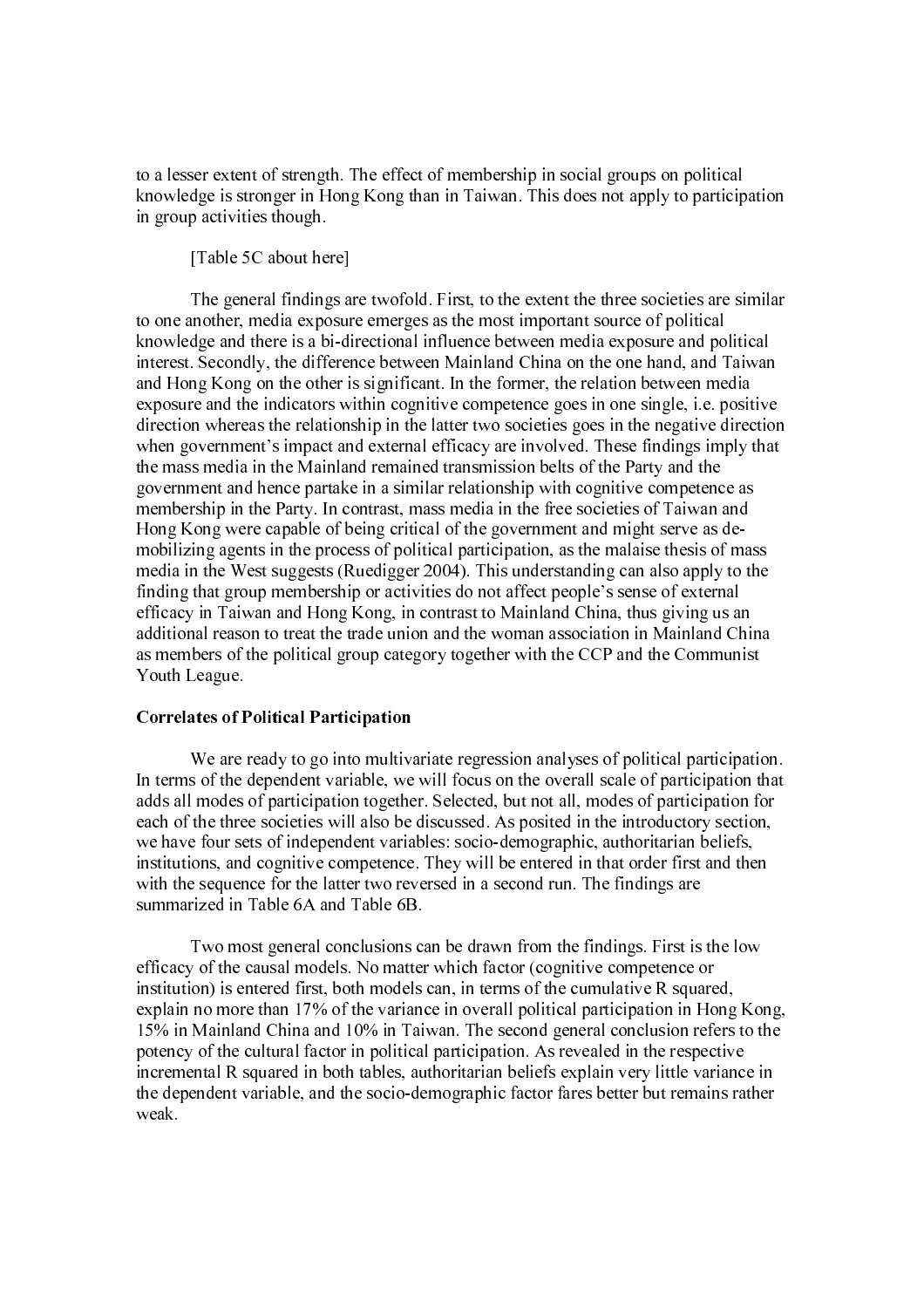Now let's turn to the differences. If cognitive competence is entered before institutions, it emerges as the most influential factor of all four sources of participation/mobilization for the three societies (Table 6B). When cognitive competence is entered after institutions however (Table 6A), the three societies appear different from each other. Specifically, cognitive competence remains the most important in Mainland China. In Taiwan, institutions are much more important than the other three factors. For Hong Kong, the socio-demographic and institutional dimensions are equally important and they are more important than cognitive competence. In light of the differences in the trajectory of political development and the main characteristics of the political regime in the three societies, the second of these two models seems closer to the realities. This should become apparent after we have examined the coefficients for the significant variables in the causal models for overall participation and selected odes of participation in the three societies. This is a task that we now turn to.

Table 7A reports the findings for overall participation and contacting in Mainland China. Contacting is selected because it can best distinguish Mainland China from the others (Table 1). To simply interpretation, let us focus on the final model when all variables have been entered to obtain the cumulative R squared.

The first glance at Table 7A gives an impression that there is a larger host of significant factors of explanation as compared to the other two cases (Tables 7B and 7C). It suggests that the case of Mainland China is more complex than the others. It is also quite clear that both overall participation and the unique mode of particularized contacting have in common three most important factors of explanation: political interest, mass media, and internal efficacy. Among them, political interest really stands out. In fact, political interest is without exception important to all other modes of participation (Relevant tables not reported in this paper). The magnitude of the effect of political interest is very strong, leaving that of socio-demographic and institutional factors far behind. This is a picture radically different from the cases of Taiwan and Hong Kong. Mass media is the second most important factor and its impact is negative, again unlike Taiwan and Hong Kong. It is puzzling why this institution is a de-mobilizing vehicle. OrgMob, which stands for the combined effect of all political organizations (CCP, CYL, trade union, & women association), has only a weak influence. This implies that there is little residual effect of the Chinese mobilization regime. The remaining factors like sex, age and authoritarian beliefs can exert even less influence on the level of overall participation or contacting. The impact of sex is negative, indicating the lingering tradition of home-bound women, i.e. a modernization force in the negative sense is at work. Unlike the case of Taiwan and Hong Kong, both age and authoritarian beliefs have a positive impact on participation, a finding that runs counter to the modernization and the cultural thesis. Maybe it is the result of mobilization by the political institutions. Older people and people with authoritarian beliefs are more easily susceptible to mobilization by political organizations such as the Party. Taking all factors into consideration, we may conclude that cognitive competence as represented by political interest and internal political efficacy is the key to political participation in Mainland China, not modernization, political culture or social/political institutions.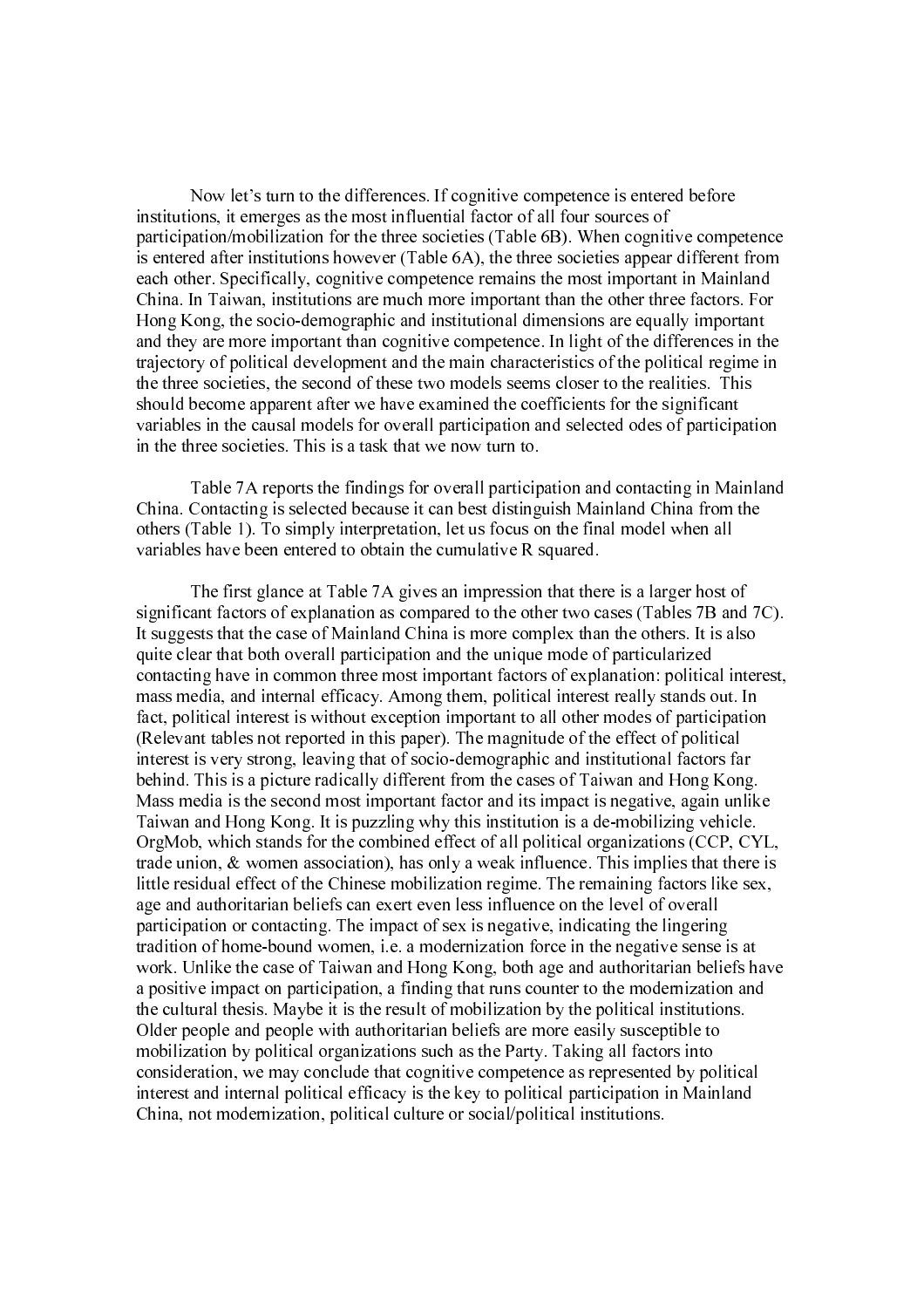Turning to Taiwan, we see a different pattern. There is a smaller number of significant variables and the cumulative R square as well as the individual coefficients are extremely weak. It suggests that there are other more important factors of explanation our causal models have missed. To the extent that these models are instructive, we see that the world of social organizations is the key to participation in Taiwan. The first most important variables for overall participation are political interest, participation in social group activities and the mass media, in that order. However, the difference between the first two factors is not as big as the case in Mainland China. What is more important is that political interest becomes much weaker when it comes to voting, a mode that Taiwan prides itself when compared with Mainland China and Hong Kong. Here, social participation and media exposure dominate the scene. There remains a puzzling finding where party membership and political knowledge have negative effect on overall and voting participation. Alienation could be a reason but does not seem very plausible. Can it be another story whereby those without party affiliation and with little political knowledge become the targets of mobilization by civic groups? The answer is beyond our findings and data.

In term of overall political participation, Hong Kong does not differ much from Taiwan. Three variables, i.e. political interest, social participation and mass media, qualify as the most significant factors of explanation. What is different from Taiwan is the much smaller gap in terms of relative strength among these variables. Thus, the role of social groups and the mass media as intermediary institutions in the political process seems more established in Hong Kong than in Taiwan. The surprise finding on Hong Kong is the effect of annual income on overall political participation. Its strength is not high at all but persists through all stages of the regressional analyses. In plain language, the level of participation is higher among the have-nots than the haves, probably under the influence of mobilization by social organizations and the mass media. The puzzle is that it is annual income and not education that has turned out to be a significant socio-demographic factor. That makes Hong Kong special, striking an early warning about the problem of a growing poverty gap that was to become more evident a decade later. The have-nots in Hong Kong did not rebel, but were mobilized to take part in voting and appeal activities. Protest is a mode of participation for the young. As witnessed in Table 7C, age is the third most significant factor for protest participation after social participation and political interest. Protest participation is what distinguishes Hong Kong from the other two societies. In a political setting where there is no democracy but freedom and where the political system can not be changed by the people, protest becomes a convenient mode of political participation. There has already been a steady increase in the number of protest events since 1976. In the year of 1988, the number socio-political conflict events reported in the newspapers jumped to 322 from 54 in 1976 when the first quantitative study about socio-political conflicts started to cover. The year of 1989 when the students' movement was suppressed at Tiananmen square on June 4, the China factor was brought onto the map of protest participation in Hong Kong. On the next day of the military action in Beijing, one million people, i.e.  $1/6^{th}$  of the total population, braced a typhoon to march on the streets of Hong Kong. Protest activities to commemorate June-4 have persisted to the present. The recorded number of conflict events for 1989 is 509 and the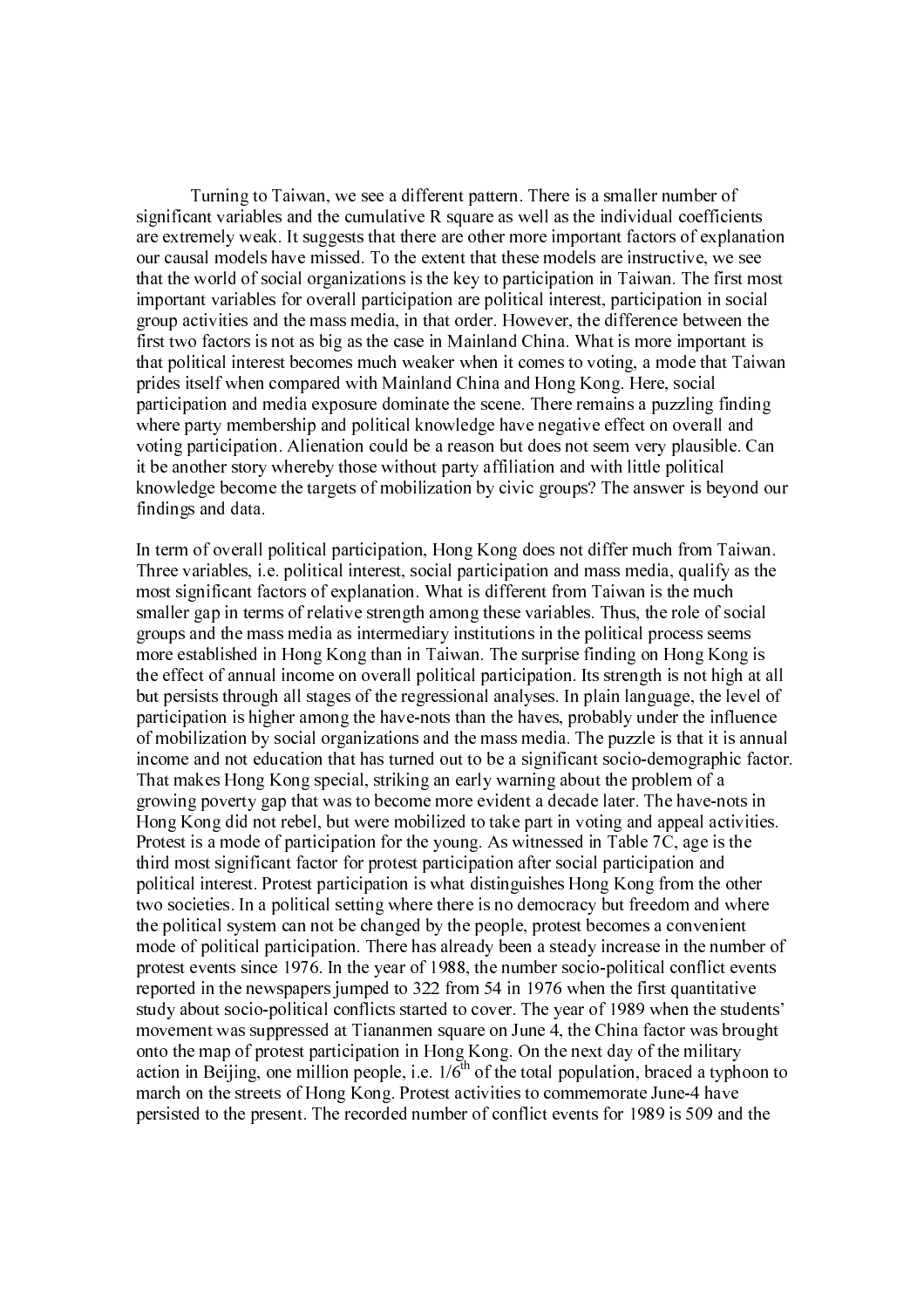figure comes down to 419 when the sample survey for this study was taken.<sup>iii</sup> The China factor is an important caveat when one tries to compare the protest mode of participation in Hong Kong with that in Taiwan and Mainland China. The general conclusion for Hong Kong is that modernization and social institutions together are the key to political development.

#### **Discussion**

 This chapter has explored the patterns of variation across the three societies in the ways in which social institutions affect participation, controlling for other alternative explanations such as modernization, culture, and cognitive competence. It is found that cognitive competence is more important than social institutions in the participation calculus. Political interest in particular is most influential in all three societies. But social institutions and cognitive competence are embedded into each other and the correlation between mass media and political interest is over the .900 level.

Discussion<br>This<br>ways in whice<br>explanations<br>cognitive co<br>calculus. Pol<br>institutions a<br>between mas<br>Putti:<br>supported m<br>activities of<br>overall partic<br>participation<br>a de-mobiliz<br>'civil society<br>operationaliz<br>women asso<br>and the Co Putting commonalities aside, our hypothesis of social-institutional impact is supported more in Hong Kong and Taiwan rather than Mainland China. Participation in activities of social groups to which one belongs goes a long way to explain the level of overall participation, the mode of protest participation, and the mode of voting in Hong Kong and Taiwan respectively. Social participation is altogether negligible for overall participation and all the different modes. The same is not true for the mass media that has a de-mobilizing effect. The weak impact of social groups should not be surprising, since 'civil society' was at most in the incipient stage in Mainland China and, in the operationalization of the concept of social institution, we have excluded trade union and women association, treating them rather as political institutions in the vogue of the Party and the Communist Youth League. What is interesting about Mainland China is therefore the fact that this group of political institutions does not seem to have exerted any decent amount of influence on the level of overall participation and all the specific modes except for the mode of participation in unit/village level election-related activities (Table not reported here). For voting in general and election-related activities in urban areas, not political institutions but the mass media has the dominant effect (Table not reported here). It appears therefore that the effects of social and political institutions are complicated, depending on the urban/rural context. This opens up a fertile line of enquiry in future. Going back to the theme of strong influence of cognitive competence and weak impact of social institutions, one wonders where does the cognitive competence of Mainland Chinese come from, if not a result of institutional working. A wild speculation points to experiential political learning, especially with regard to political interest. Living in a society where politics had dominated every facet of life, where dramatic experiences such as the Great Proletariat Cultural Revolution had crept deep into one's memory, and institutionalized practices such as political study had lingered on, Mainland Chinese at the time of our survey not only did not have the freedom to escape from politics but also had every reason to be attentive to politics in order to stay alive and move ahead. This possible explanation of the importance of cognitive competence over institution can not be captured by our design. Maybe we need to use a country dummy variable in a merged dataset to figure it out.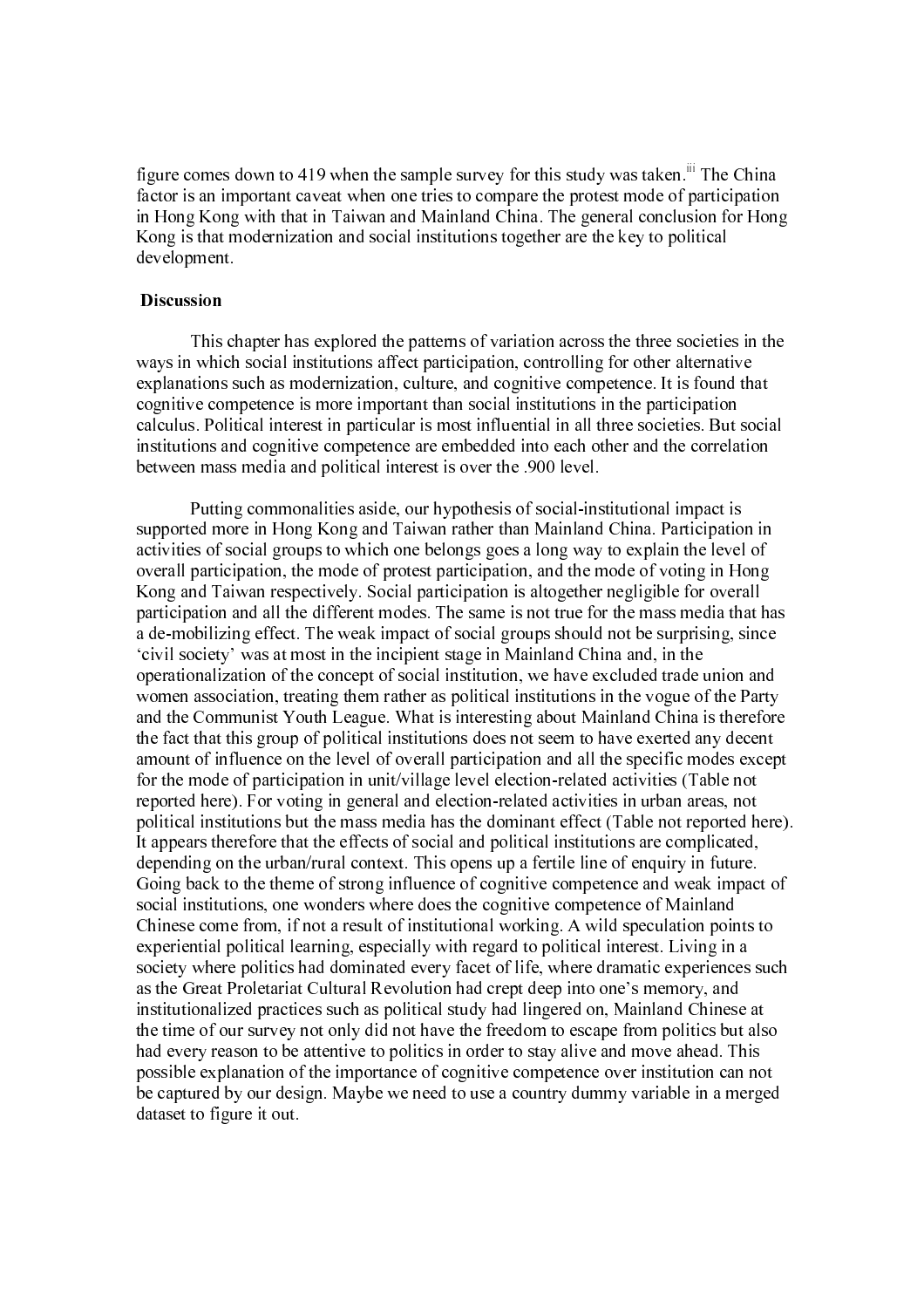The discouraging finding about Taiwan is the miserable power of explanation offered by our models. Giving our antecedent knowledge about the vibrant upsurge of social organizations in the early democratization period, the weak contribution of effects of social participation (and also membership in social groups that has not been reported in the tables) to the models is a bit disappointing. With regard to social organization, a possibly more refined enquiry can be conducted to explore the relation between specific types of organization and participation. For instance, trade union may be more important than all the rest. Another set of issues has to do with the original design. We have not devoted sufficient space in the questionnaire to capture information about communicative actions originated from the organizations themselves. Neither have we designed questions on specific media (which newspaper, broadcasting station or program). Given the limited explanatory power of the models, we can conclude that as compared to Mainland China, social institutions are indeed more important in accounting for overall political participation in Taiwan. They even suppress the effect of political interest in the mode of voting that is the most important mode of participation there.

Social institutions in Hong Kong seem more important than their counterparts in Taiwan. When compared with Taiwan, social groups in Hong Kong lacked behind in the image of youthfulness and energetic engagement in politics. They were less politicized and the political system was not amenable to change. Therefore, their energies were spent to cater for the welfare of their members and the general public and a tiny minority of the groups chose to focus on changing perceptions, attitudes and political behavior. The mass media in Hong Kong was set at the time of the survey to play an increasingly important role in the political process, giving the stagnation in political reforms. Such stagnation was accompanied by weak institutions for political representation, interest aggregation and education. As the legislature, the parties, the trade unions were all weak and other potential powerful social groups such as the church were not (or not yet) politicized, the mass media were advantaged to serve as an institution of political communication, intermediation, and advocacy. The media effect on political participation was thus more important than that of the social groups. The mass media in Hong Kong were also more influential than their counterparts in the other two societies. And our causal models applies better to Hong Kong than to the others.

i

to the media exposed nor the names of the specific media used. Therefore, our survey of mere exposure can the supplemented by an analysis of content of message received by the media uses.<br>
I we have yet to compare the rate not be supplemented by an analysis of content of messages received by the media users.<br>"We have yet to compare the rate of TV dependents. One general question on<br>participation in protest activities such as demonstration, s it we have yet to compare the rate of TV dependency across the three societies.<br>iii. Two questions were asked of the respondents. One general questio<br>participation in protest activities such as demonstration, sit-ins, etc. we nave yet to compare the rate of TV dependency across the three societies.<br>The questions were asked of the respondents. One general questi-<br>participation in protest activities such as demonstration, sit-ins, etc. was a<br>c III . Two questions were asked of the respondents. One general question on participation in protest activities such as demonstration, sit-ins, etc. was asked in connection with the common-to-all societies core set of questions about different acts of participation in the past three years. Another, separate question asked specifically about participation in demonstration on June 4, 1989 and commemorative activities since then. The responses to the latter question were not included in the construction of the mode of protest and the overall scale of participation for this chapter. However, the general question does cover commemorative activities in relation to June-4.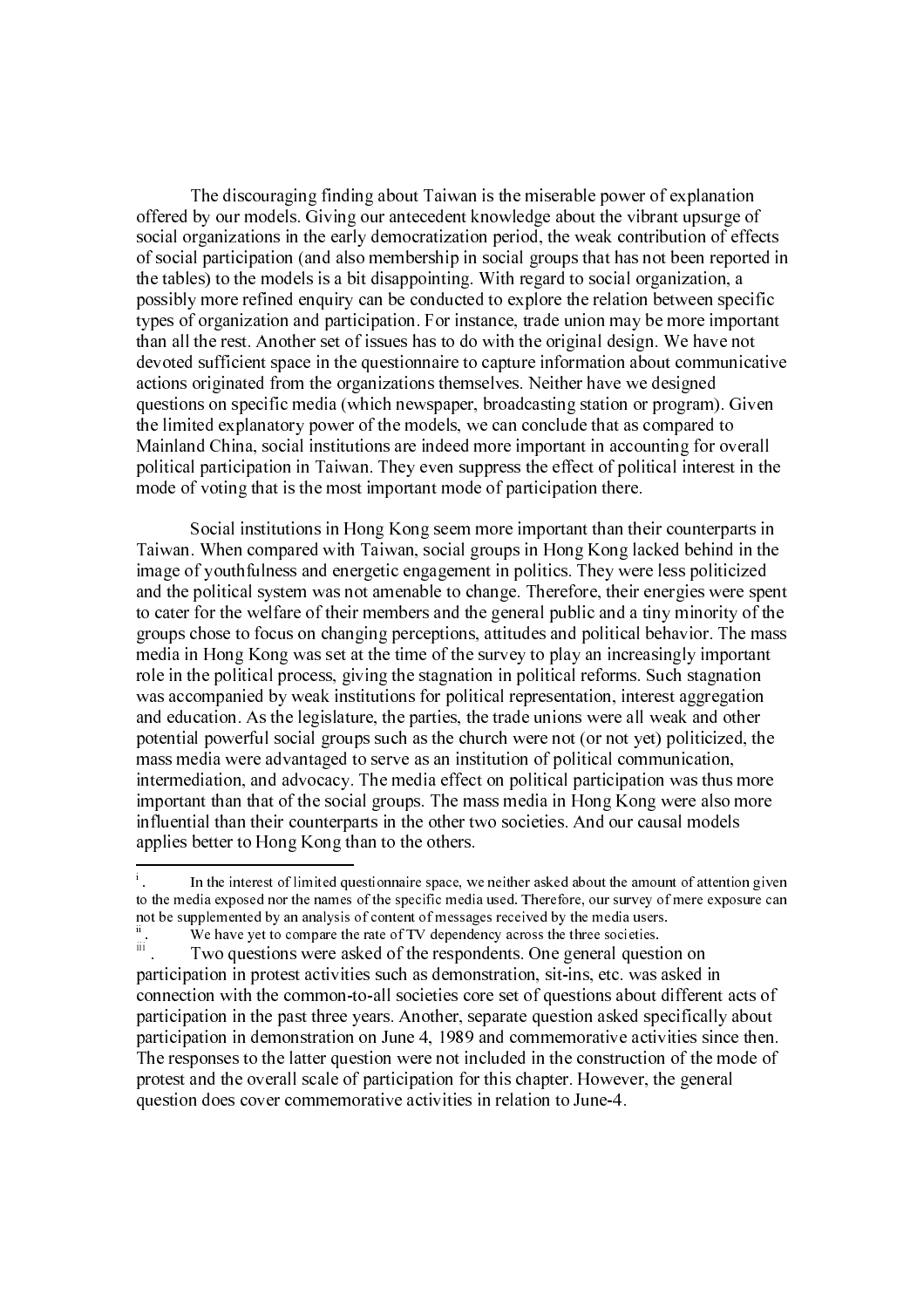|                           | Mainland China | Taiwan     | Hong Kong |
|---------------------------|----------------|------------|-----------|
|                           | $N = 3296$     | $N = 1402$ | $N = 892$ |
| Voting                    | 71.2           | 91.0       | 29.6      |
| Election-related activity | 48.8           | 43.1       | 7.7       |
| Contacting                | 41.4           | 14.4       | 13.7      |
| Networking                | 21.9           | 79         | 6.3       |
| Adversarial appeal        | 5.3            | 6.4        | 18.8      |
| Protest                   | 6.5            | 9.3        | 15.5      |

## Table 1 Political Participation in Three Chinese Societies (In percentage)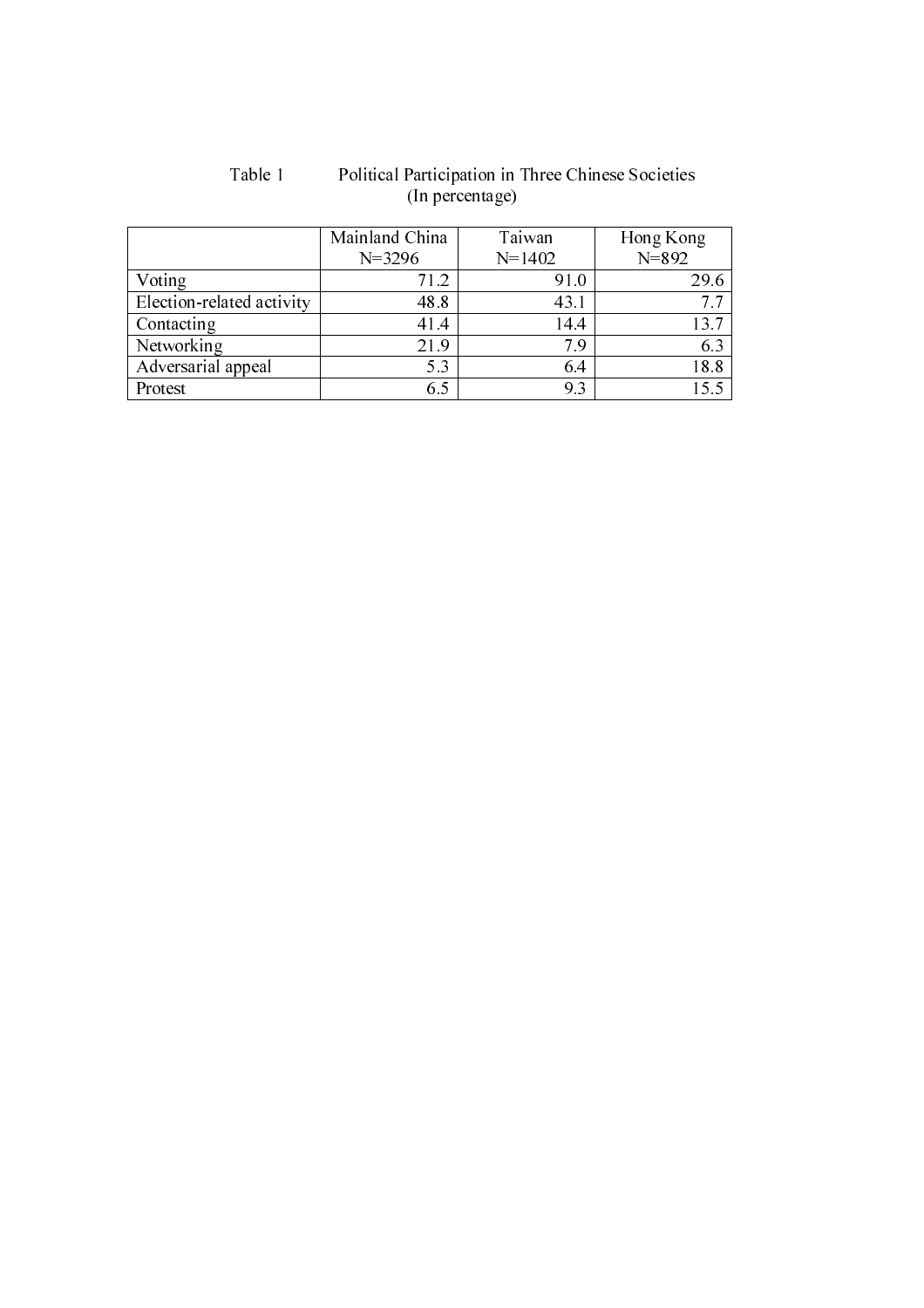|                   | Mainland China | Taiwan     | Hong Kong |  |
|-------------------|----------------|------------|-----------|--|
|                   | $N = 3296$     | $N = 1402$ | $N = 892$ |  |
| Radio             |                |            |           |  |
| None              | 73.8           | 61.2       | 42.7      |  |
| Once/twice weekly | 7.9            | 12.6       | 11.7      |  |
| A few times       | 8.3            | 9.8        | 8.4       |  |
| Almost everyday   | 10.0           | 16.5       | 37.2      |  |
| Column Total      | 100.0          | 100.1      | 100.0     |  |
| TV                |                |            |           |  |
| None              | 39.6           | 13.6       | 9.3       |  |
| Once/twice weekly | 15.2           | 13.3       | 9.6       |  |
| A few times       | 17.1           | 23.5       | 17.6      |  |
| Almost everyday   | 28.1           | 49.6       | 63.5      |  |
| Column Total      | 100.0          | 100.0      | 100.0     |  |
| Newspaper         |                |            |           |  |
| None              | 75.8           | 32.6       | 24.7      |  |
| Once/twice weekly | 7.2            | 11.6       | 11.2      |  |
| A few times       | 6.5            | 15.6       | 16.5      |  |
| Almost everyday   | 10.5           | 40.2       | 47.5      |  |
| Column Total      | 100.0          | 100.0      | 99.9      |  |

Table 2 Exposure to Public Affairs News in Mass Media (In percentage)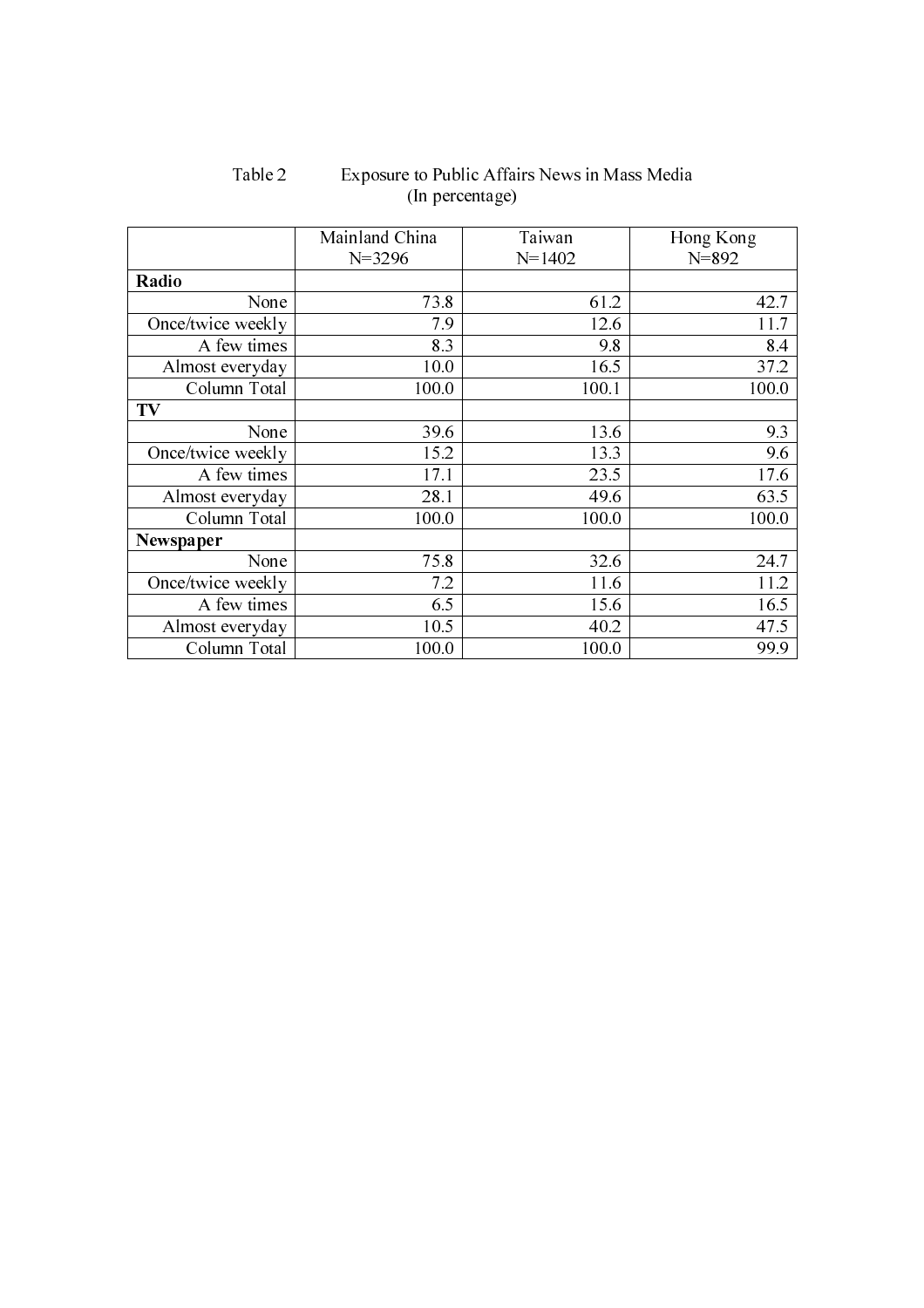|                                   | Mainland China | Taiwan     | Hong Kong |
|-----------------------------------|----------------|------------|-----------|
|                                   | $N = 3296$     | $N = 1402$ | $N = 892$ |
| A. Join Any Party                 | $18.1*$        | 21.4       | 0.6       |
| B. Join Trade Union               | 19.5           |            |           |
| or Woman's Group                  |                |            |           |
|                                   |                |            |           |
| C. Join Any Social                | 3.1#           | 36.6       | 20.4      |
| Organizations                     |                |            |           |
| $\overline{D}$ . participation in |                |            |           |
| activities of C above             |                |            |           |
| Never                             | 97.1           | 72.8       | 83.0      |
| Occasionally                      | 0.7            | 14.0       | 7.0       |
| Sometimes                         | 1.1            | 4.3        | 3.9       |
| Often                             | 1.0            | 9.0        | 6.1       |

## Table 3 Participation in Social and Political Groups (In percentage of 'yes' answers)

\* The question in Mainland China asked about "political affiliation" that included the Communist Youth League, The Chinese Communist Party, and "Democratic Parties". The latter category received no return.

# In Mainland China, two separate questions were asked. One was about membership in the national associations of trade union or of women. The other was about membership in "any other social organization". In the other two societies, only one question on membership in any social organization was asked.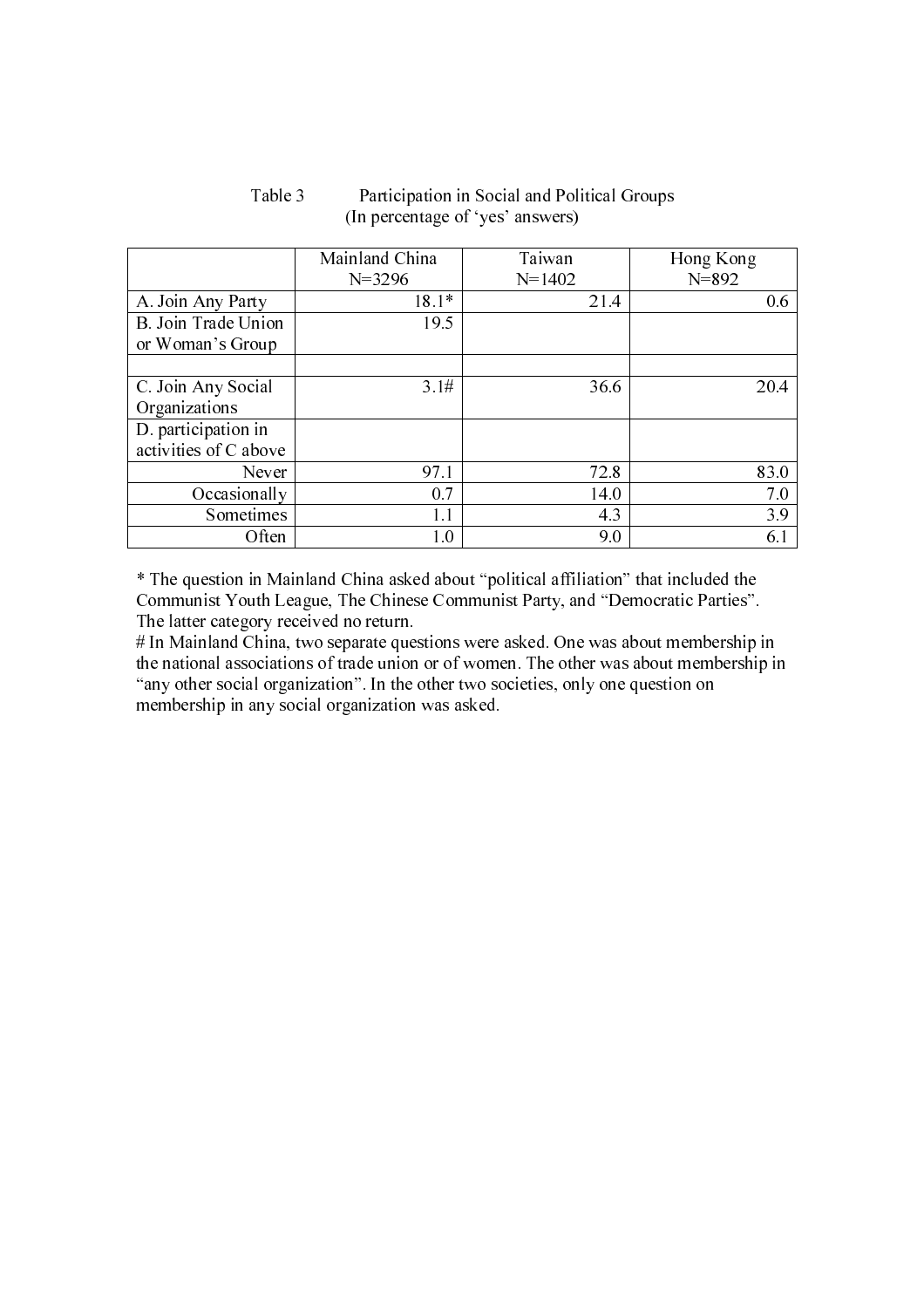# Table 4A Modernization Forces and Social Institutions in Mainland China

|                                             | Education | Rural - Urban |
|---------------------------------------------|-----------|---------------|
| Political affiliation                       | $359***$  | $191***$      |
| Trade union or women<br>association         | 290***    | $505***$      |
| Other social group<br>membership            | $.172***$ | $.130***$     |
| Social group activities                     | $149***$  | $129***$      |
| CCP plus trade union &<br>women association | $.418***$ | $449***$      |
| Mass Media Exposure                         | $412***$  | 394***        |

## Table 4B Modernization Forces and Social Institutions in Taiwan

|                         | Education | Rural - Urban |
|-------------------------|-----------|---------------|
| Party membership        | $081**$   | 022           |
| Social group membership | $156***$  | $-068*$       |
| Social group activities | $078**$   | $-005$        |
| Mass Media Exposure     | $224***$  | $261***$      |

# Table 4C Modernization Forces and Social Institutions in Hong Kong

|                         | Education | Rural - Urban |
|-------------------------|-----------|---------------|
| Party membership        | .005      | NΑ            |
| Social group membership | 025       | NΑ            |
| Social group activities | 043       | <b>NA</b>     |
| Mass Media Exposure     | $118***$  | NΑ            |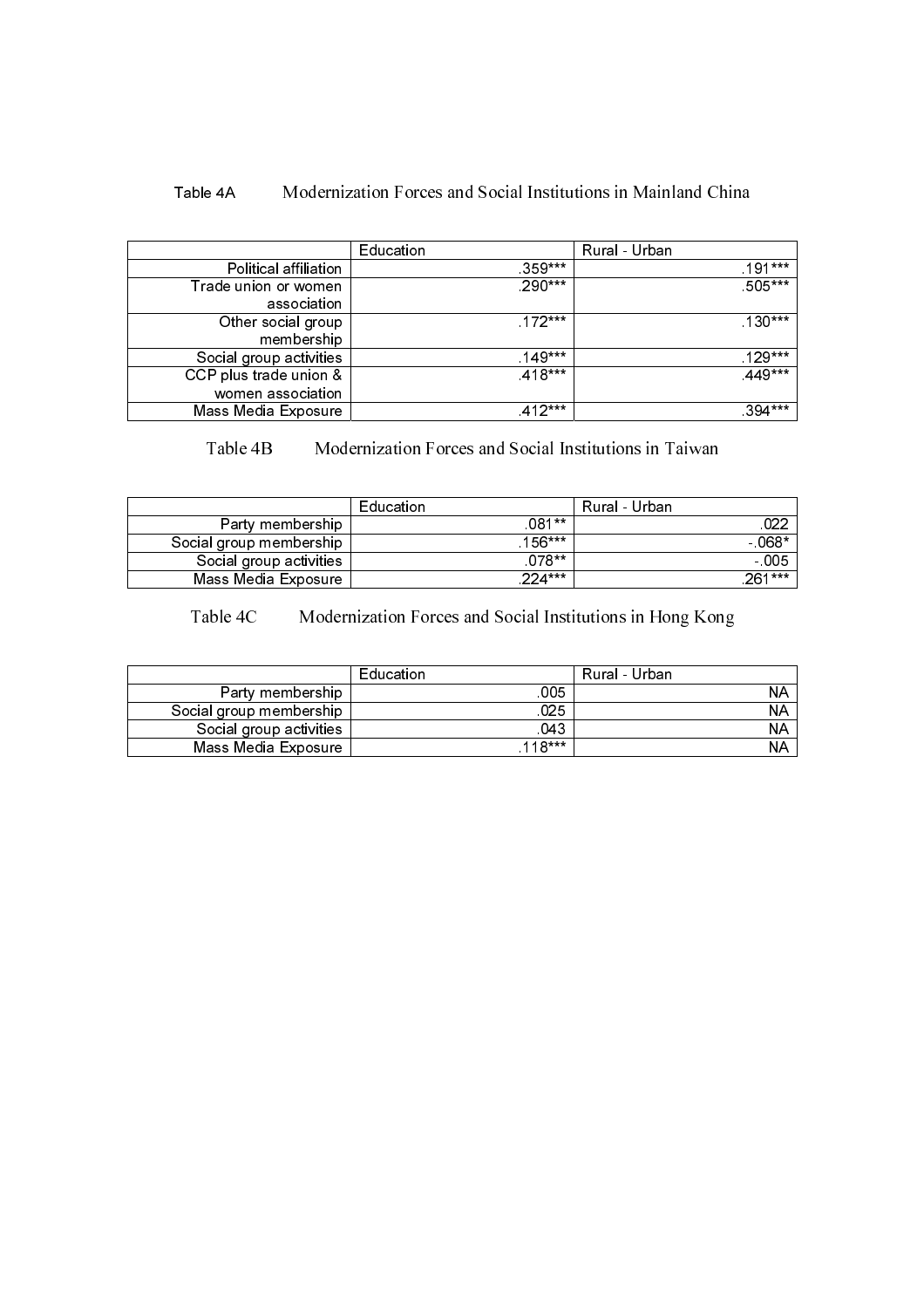| Table 5A | Socio-political participation and cognitive competence in Mainland China |
|----------|--------------------------------------------------------------------------|
|          | (Pearson's Correlation Coefficients N=3296)                              |

|           | Political   | Trade       | Other social | Social     | CCP plus    | Mass      |
|-----------|-------------|-------------|--------------|------------|-------------|-----------|
|           | affiliation | union or    | group        | group      | trade union | Media     |
|           |             | women       | membership   | activities | & women     | Exposure  |
|           |             | association |              |            | association |           |
| Gov't     | $.130***$   | $.152***$   | $.116***$    | $095***$   | $.182***$   | $.199***$ |
| Impact    |             |             |              |            |             |           |
| Political | $337***$    | $406***$    | $195***$     | $.178***$  | 479***      | 962***    |
| interest  |             |             |              |            |             |           |
| Political | $179***$    | $144***$    | $038*$       | $037*$     | .209***     | $.236***$ |
| knowledge |             |             |              |            |             |           |
| Internal  | $.120***$   | $.036*$     | $.110***$    | $.100***$  | $.100***$   | $.185***$ |
| efficacy  |             |             |              |            |             |           |
| External  | $168***$    | $040***$    | 064***       | 064***     | $134***$    | $144***$  |
| efficacy  |             |             |              |            |             |           |

#### Table 5B Socio-political participation and cognitive competence in Taiwan (Pearson's Correlation Coefficients, N=1402)

|                     | Party membership | Social group<br>membership | Social group<br>activities | Mass Media<br>Exposure |
|---------------------|------------------|----------------------------|----------------------------|------------------------|
| Gov't Impact        | - 090***         | .021                       | $-006$                     | $-123***$              |
| Political interest  | $233***$         | $085***$                   | $161***$                   | 496***                 |
| Political knowledge | $.300***$        | $.089***$                  | $127***$                   | .605***                |
| Internal efficacy   | $-035$           | $061*$                     | .011                       | $-077**$               |
| External efficacy   | $-098***$        | .022                       | - 044                      | $-244***$              |

Table 5C Socio-political participation and cognitive competence in Hong Kong (Pearson's Correlation Coefficients, N= 891 or 892)

|                     | Party membership | Social group | Social group | Mass Media |
|---------------------|------------------|--------------|--------------|------------|
|                     |                  | membership   | activities   | Exposure   |
| Gov't Impact        | .020             | $-089**$     | $-052$       | $-186***$  |
| Political interest  | 035              | $124***$     | $128***$     | $.294***$  |
| Political knowledge | 032              | $121***$     | $.106***$    | $417***$   |
| Internal efficacy   | 016              | $-012$       | .023         | $-004$     |
| External efficacy   | $-031$           | $-032$       | $-010$       | $-129***$  |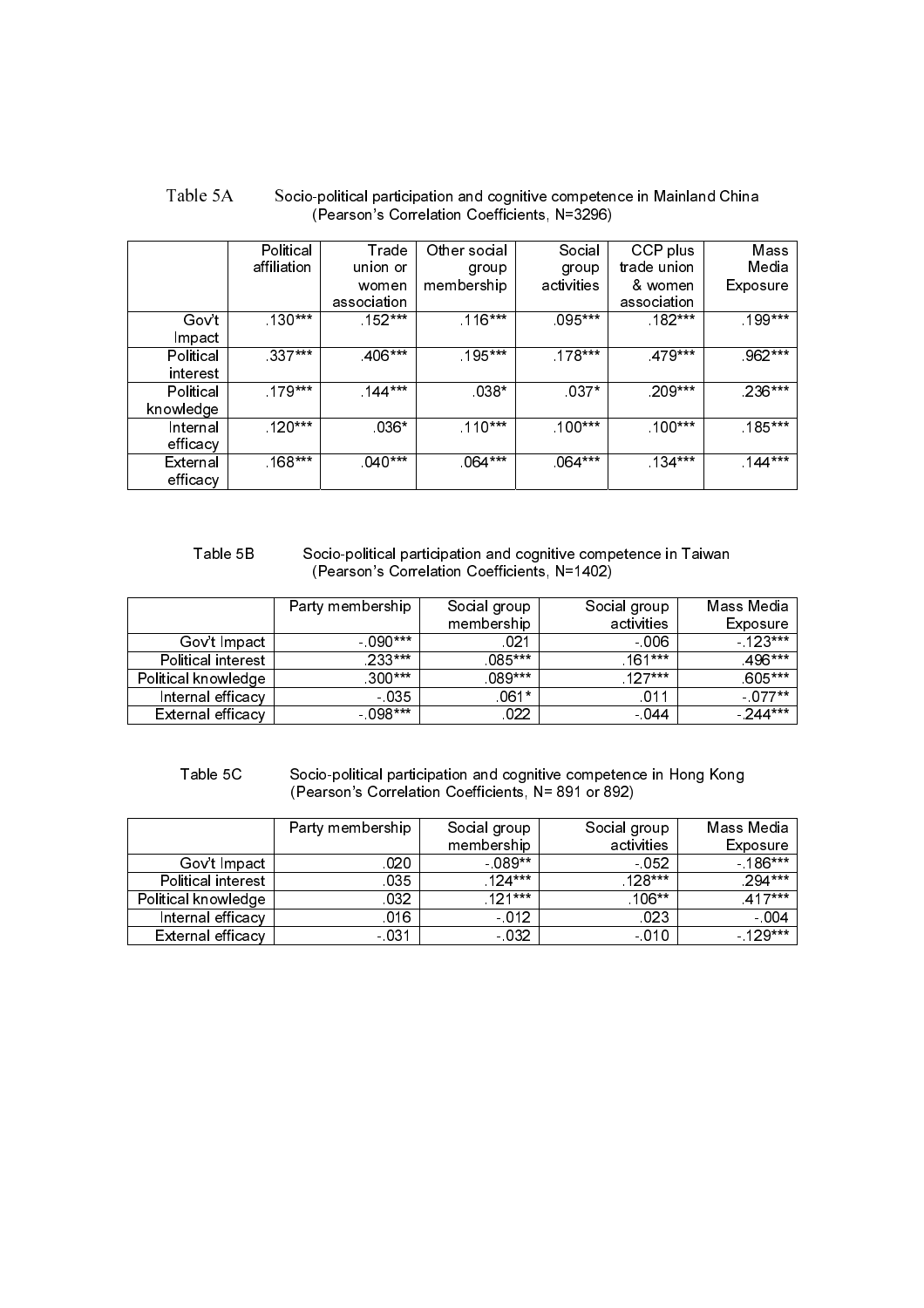|                                            | Mainland   | Taiwan     | Hong      |
|--------------------------------------------|------------|------------|-----------|
|                                            | China      | $(N=1402)$ | Kong      |
|                                            | $(N=3296)$ |            | $(N=892)$ |
| Socio-demographic                          | .037       | .029       | 0.47      |
| Authoritarian beliefs                      | .009       | .008       | .012      |
| Institutions                               | .052       | .071       | .040      |
| Cognitive competence                       | .089       | .036       | .020      |
| Cumulative $R^2$ (% of variance explained) | 147        | .097       | .168      |

## Table 6A Correlates of Political Participation: Multivariate Regression of Overall Participation Scale with Incremental and Cumulative  $R^2$

## Table 6B Correlates of Political Participation: Multivariate Regression of Overall Participation Scale with Incremental and Cumulative  $R^2$

|                                            | Mainland   | Taiwan     | Hong      |
|--------------------------------------------|------------|------------|-----------|
|                                            | China      | $(N=1402)$ | Kong      |
|                                            | $(N=3296)$ |            | $N = 892$ |
| Socio-demographic                          | .037       | .029       | 0.47      |
| Authoritarian beliefs                      | .009       | .008       | .012      |
| Cognitive competence                       | .083       | .037       | .058      |
| Institutions                               | .082       | .023       | .049      |
| Cumulative $R^2$ (% of variance explained) | .147       | .097       | .168      |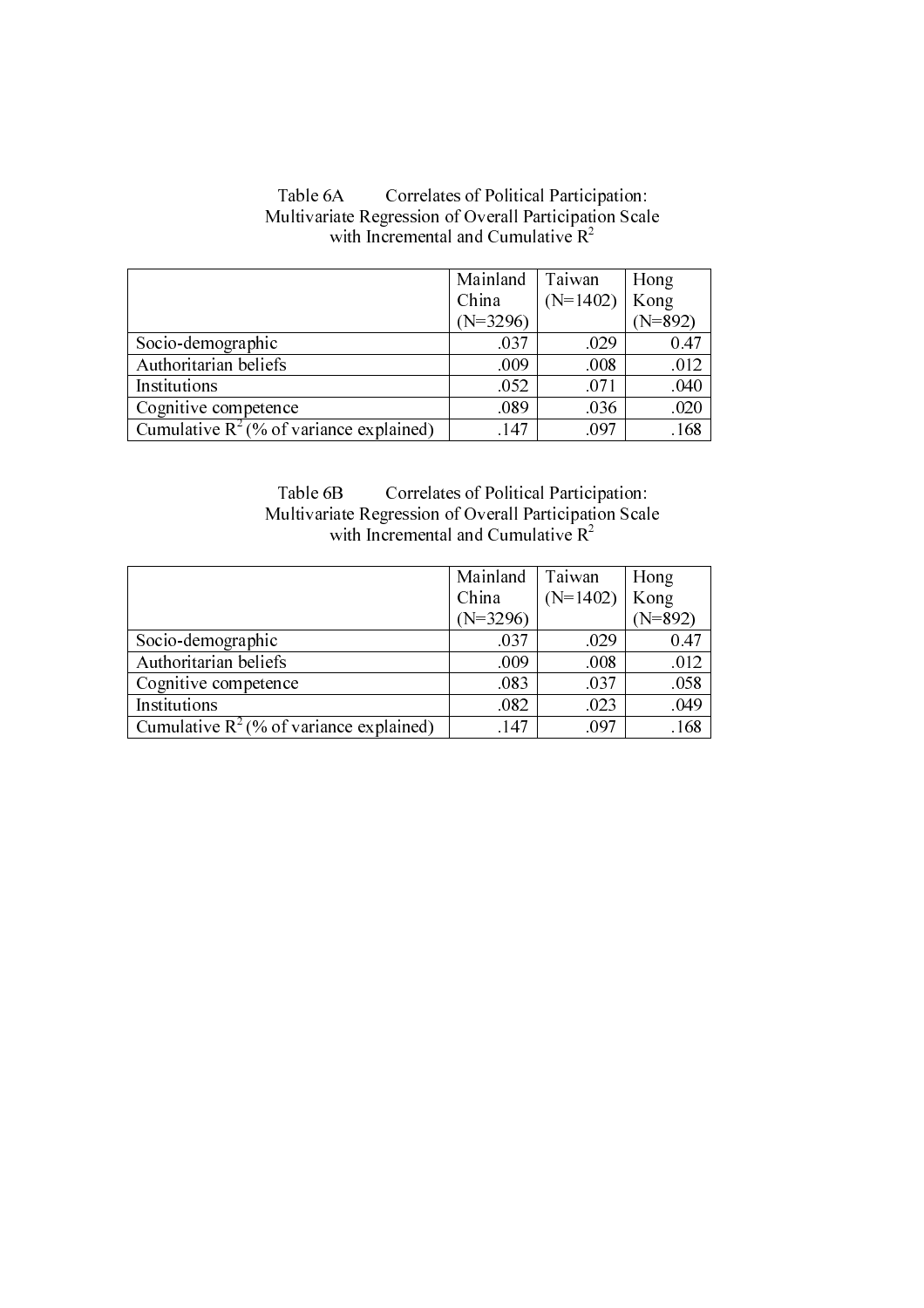## Table 7A Correlates of Overall Participation and Particularized Contacting, Mainland China, (Model Version A)

|                 | Incremental<br>$R^2$ | Cumulative<br>$R^2$ | Significant Variables                                                   |
|-----------------|----------------------|---------------------|-------------------------------------------------------------------------|
| Overall         |                      |                     |                                                                         |
| Soc-demographic | .037                 | $.037***$           | Sex - 108, educyr .087, white .080,<br>age                              |
| Authoritarian   | .009                 | $.046***$           | Sex -.101, auth .097, white .093,<br>educyr, age                        |
| Institutions    | .052                 | $.096***$           | age, .055, sex -.097, OrbMob .123,<br>auth .103, OrgPt .052, Media .188 |
| Cognitive       | .089                 | $.147***$           | Interest .604, media -.384,                                             |
| competence      |                      |                     | internal .142, sex -.048, age .073,                                     |
|                 |                      |                     | auth .076, OrgPt .035, OrgMob .085                                      |
| Contacting      |                      |                     |                                                                         |
| Soc-demographic | .028                 | $.028***$           | Sex -.091, White .071, blue .072                                        |
| Authoritarian   | .002                 | $.030***$           | Sex -.089, white .076, blue .072,                                       |
|                 |                      |                     | auth .052                                                               |
| Institutions    | .022                 | $.052***$           | Media .099, OrgPt .067,                                                 |
|                 |                      |                     | OrgMob .089, sex -.087, age .037,                                       |
|                 |                      |                     | blue .043, auth .056                                                    |
| Cognitive       | .026                 | $.078***$           | Sex -.057, age .047, blue .043,                                         |
| competence      |                      |                     | auth .041, OrgPt .055, OrgMob .065,                                     |
|                 |                      |                     | Interest .354, media -.242,                                             |
|                 |                      |                     | internal .108                                                           |

# Table 7B Correlates of Overall Participation and Voting Taiwan (Model Version A)

|                 | Incremental<br>$R^2$ | Cumulative<br>$R^2$ | 3 most significant Variables           |
|-----------------|----------------------|---------------------|----------------------------------------|
| Overall         |                      |                     |                                        |
| Soc-demographic | .029                 | $.029***$           | Sex -.094, white .106                  |
| Authoritarian   | .008                 | $.037***$           | Auth -.096, white .094, sex -.079      |
| Institutions    | 0.40                 | $.077***$           | White .063, OrgPt .128, Media .132     |
| Cognitive       | 0.20                 | $.097***$           | Interest .163, orgpt .116, media .085, |
| competence      |                      |                     | whilte .056, ptynm -.071               |
| Voting          |                      |                     |                                        |
| Soc-demographic | .003                 | .003                | <b>Nil</b>                             |
| Authoritarian   | .000                 | .003                | <b>Nil</b>                             |
| Institutions    | .008                 | .011                | Blue .060, OrgPt .115, Ptynm -.057     |
| Cognitive       | .022                 | $.033***$           | Orgpt .113, media .092, PolKnow -      |
| competence      |                      |                     | .078, blue .058, interest .065         |